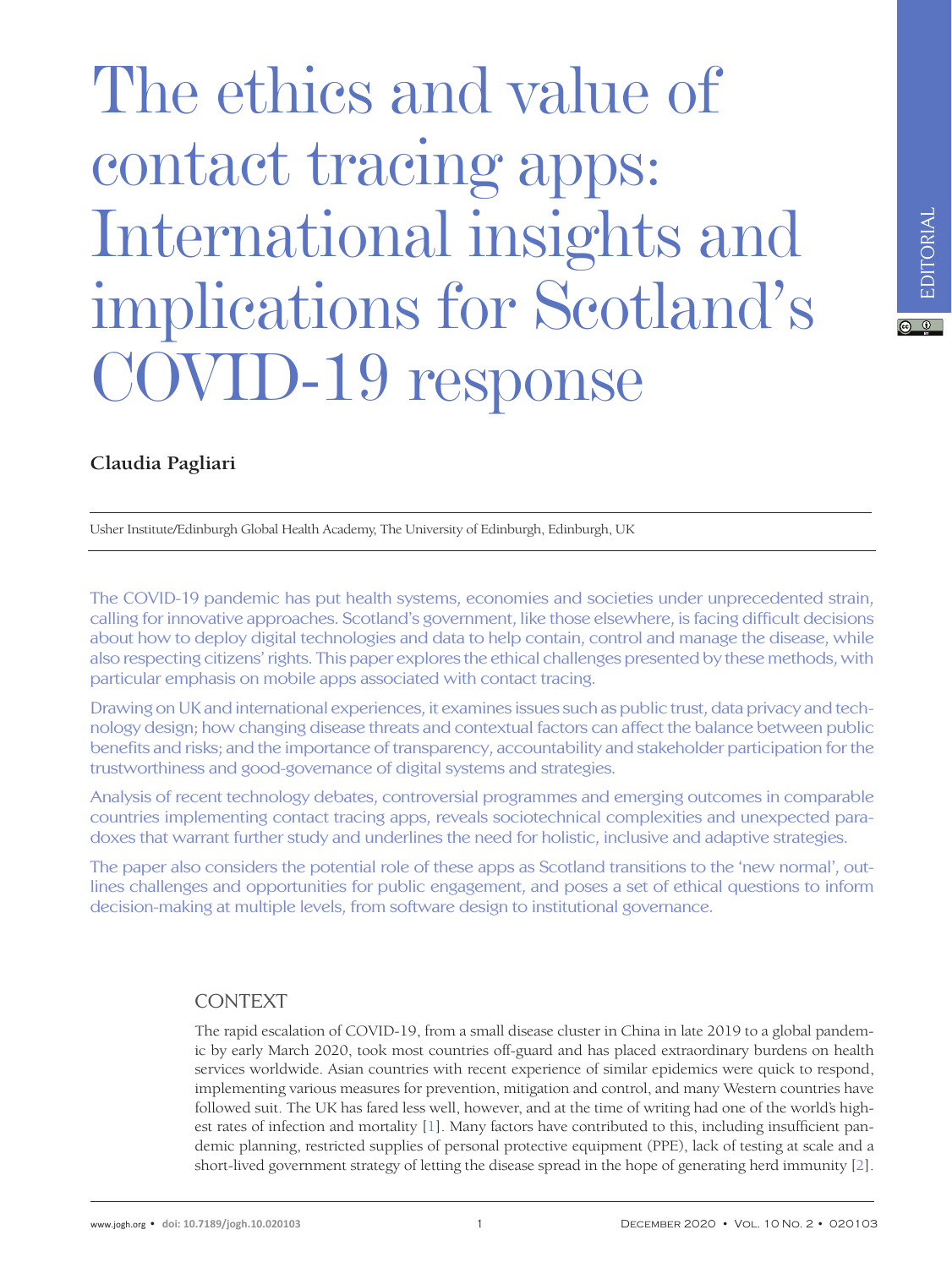Recent sustained decreases in new COVID-19 cases, hospital admissions and mortality rates are encouraging. However, preparations are continuing in anticipation of a possible 'second wave' of the virus in the autumn/winter, coinciding with the annual flu season. Ongoing vigilance will also be required to quickly identify and robustly mitigate local spikes of infection [\[3\]](#page-12-2).

## THE CASE FOR DIGITAL CONTACT TRACING

Human contact tracing is a longstanding and proven method used in infectious disease control. Typically, once a case has been confirmed, trained personnel work with the patient to identify the places they have visited and the people they have been in close proximity to during a specified period. Efforts are made to reach those people, who are asked to self-quarantine and to contact health services if they experience symptoms. They may also be required to take a laboratory test. If all parties are successfully identified and comply with what is asked of them, the risk of onward transmission is removed.

The volume and geographic spread of COVID-19 makes this labour-intensive task extremely challenging and the UK has struggled to recruit and train sufficient numbers of contact tracers to meet the demand. For this reason, Scotland, like the other devolved UK nations and countries elsewhere, has been looking towards new technologies, including mobile phone apps, to help with this effort [\[4](#page-12-3)[,5](#page-12-4)].

Apps associated with contact tracing vary from simple geolocation tools to multifunctional support and data collection platforms. *Proximity tracking* is a common feature, using Bluetooth Low Energy beacons to exchange encrypted 'handshakes' between smartphones when they are within a risk radius for a defined period of time. If a user tests positive and confirms this using the app, other users who may have been infected can be automatically notified, without revealing either party's identity. This includes strangers, who can be impossible to reach using conventional contact tracing. Depending on the system, alerts may be accompanied by quarantine instructions or details of testing facilities. Some contact tracing apps also include *symptom reporting* tools, which, if used by enough people, can help to 'crowdsource' data on the incidence and spread of illness in communities, complimenting and augmenting conventional disease surveillance methods [\[6\]](#page-12-5).

Other technologies used in contact tracing apps include satellite navigation (GPS), for tracking actual location and movements [\[7\]](#page-12-6), and self-completed diaries or 'check-in' tools, which allow users to cross-reference places they have visited with public data on locations linked to confirmed cases [[8\]](#page-12-7).

Beyond contact tracing apps, which are the focus of this paper, technologies such as Wi-Fi and Internet of Things are also being used during COVID-19 to track peoples' movements within buildings or city zones [[4](#page-12-3),[9\]](#page-12-8), while governments in some countries are harvesting citizens' location and contact information directly from mobile network providers (see below).

# PRIVACY, RIGHTS AND POWER

Ensuring the health, safety and security of Scotland's people is critical as we face this global pandemic yet doing so must not come at an unacceptable cost to their privacy or civil liberties.

In democratic countries during COVID-19, ethical debates surrounding the use of digital health technologies have chiefly concerned the extent to which they provide *anonymity* for individuals, *security* for their personal information, and protection for their *rights* as members of a fair and lawful society.

Critical questions also concern the *power* and *control* different actors hold over these technologies and the data they yield, which may include not only public health authorities, but also other governmental agencies (eg, police, immigration, local authorities), quasi-governmental organisations (eg, universities), third sector bodies (eg, elder care services), technology companies (eg, providers of operating systems, software, data hosting platforms) and various 'shadow' players (eg, health insurers, food retailers, credit reference agencies, data brokers).

The public's acceptance of *passive* digital health surveillance tools such as thermal imaging cameras, their willingness to *actively* install and use mobile apps, and their comfort with different levels of *data sharing*, are influenced at least as much by their *trust* in these actors as in the technologies themselves.

The databases and algorithms associated with contact tracing apps have been a major focus of debate in this regard. In the case of proximity tracking, these may be primarily controlled by a government entity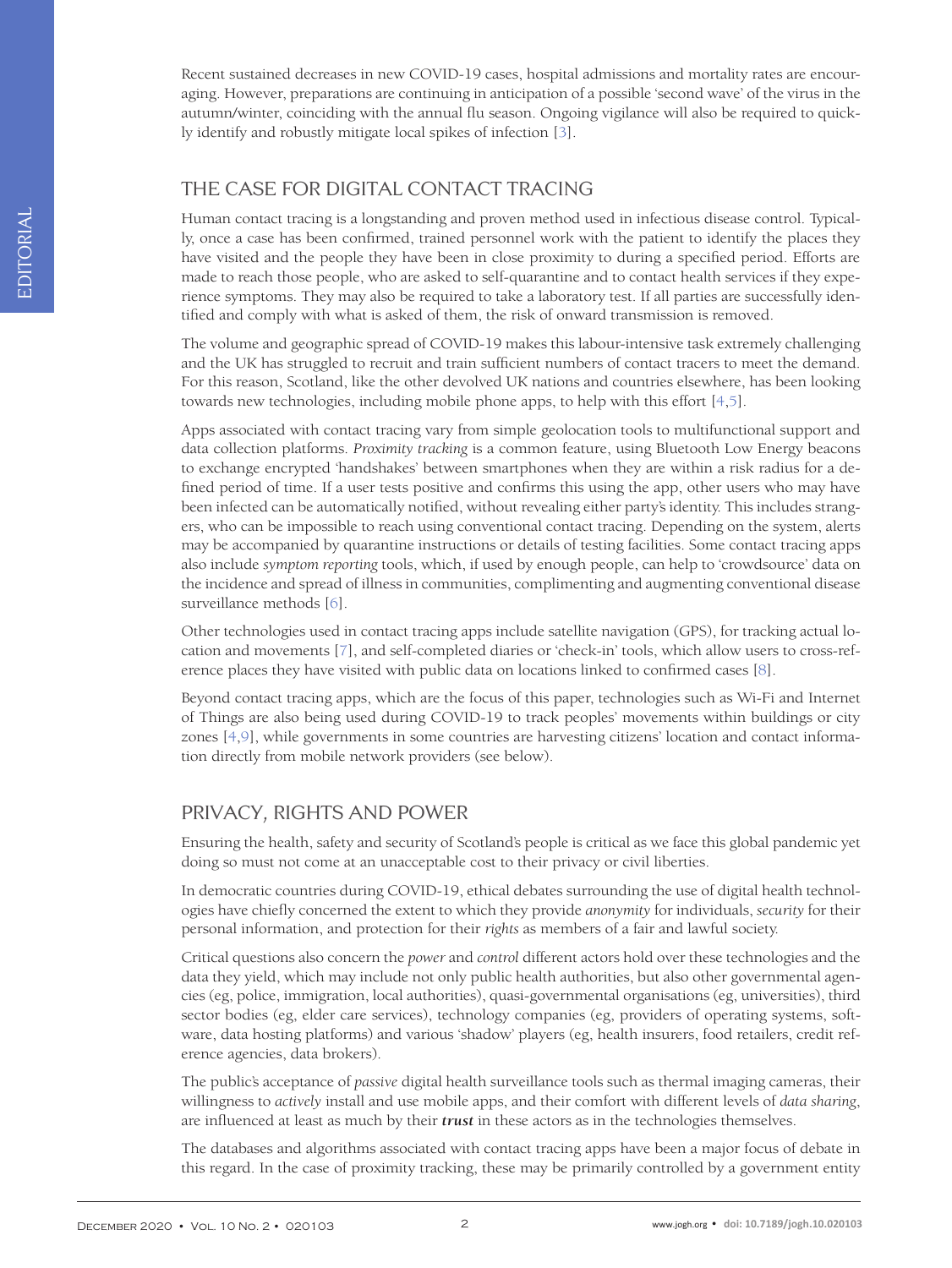(*centralised*), held on users' phones (*decentralised*) or use a hybrid of these. Since these terms will reappear in the paper, readers are advised to read the plain English summary in Appendix S1 of the **[Online Sup](#page-12-9)[plementary Document](#page-12-9)**.

## CULTURE, SYSTEMS AND COMPLIANCE

Governments in countries such as China, South Korea, Israel and India have adopted highly privacy-invasive and coercive approaches to help control the spread of COVID-19, including precise location tracking of identifiable individuals, personal data mining, pervasive facial recognition technology and wearables for enforcing quarantine  $[10,11]$  $[10,11]$  $[10,11]$  $[10,11]$  $[10,11]$ . In general, their citizens have complied, whether through choice, conformity and a sense of collective responsibility, or because the price of not doing so includes fines, unemployment or imprisonment [\[12\]](#page-12-12).

In contrast, the desire for freedom from government surveillance and interference is very strongly felt in Europe and privacy is a highly political issue. As such, apps that use anonymised or pseudonymised proximity logging have been favoured over those that use location tracking during COVID-19. The prospect of identifiers or proximity logs being stored on a government database has faced strong opposition, however, on the grounds that individuals could, in theory be reidentified, their social networks mapped through association, or the data otherwise misused [\[13\]](#page-12-13). Although governments have contested this, these concerns have led some countries to abandon their plans and change course, as with Ireland and Germany's decisions to move from centralised to decentralised approaches [\[14\]](#page-12-14).

Different jurisdictions *within* countries also have their own micro-cultures, as we are seeing in some European regions and in the contrasting approaches of the devolved UK governments towards contact tracing apps during COVID-19.

*England* has been developing its COVID-19 app, commonly referred to as the NHSX app, since April and encouraged every citizen to download it after national rollout [\[15\]](#page-12-15). This uses Bluetooth proximity tracking but is centralised insofar as the pseudonymised [[16](#page-13-0)] identity allocated to users on registration is stored on a government database, along with their IP address and a partial postcode. Digital 'handshakes' are kept on users' phones unless they report coronavirus symptoms or a positive test result using the app, in which case they are shared with the NHS database and used to send anonymised alerts to at-risk users, along with advice to self-isolate. In a surprising development, on June 18<sup>th,</sup> it was announced that the pilot project would cease, due to technical problems mainly affecting iPhones, which could be resolved using the new Apple-Google API [[17\]](#page-13-1) [see Appendix S1 in the **[Online Supplementary Document](#page-12-9)**]. Although few details had been released at the time of writing, it is envisaged that the revised app will have the same look and feel, although less capability for information collection, since the API is only available to apps which use decentralised data storage [\[18](#page-13-2)].

*Scotland* has so far prioritised software for assisting local professional contact tracers during the crisis [\[19\]](#page-13-3). The government's 'Test, Trace, Isolate, Support' strategy, unveiled on May 4th, also included a tentative proposal from the Digital Health and Care Institute [[20\]](#page-13-4) for a Bluetooth-free contact tracing app, aimed at helping Covid-positive patients to report their recent encounters and daily symptoms. Data from the app would be linked with test results and health records and held centrally. The option to adopt the public-facing NHSX app at a future date was nonetheless under consideration. A separate information app has been developed by the national telehealth organisation, NHS24 [[21](#page-13-5)].

*Northern Ireland* has released a citizen-held app offering information and chatbot advice [[22](#page-13-6)], but its contact tracing approach relies on traditional methods at the present time. A decentralised proximity tracking app, based on the Apple-Google API, is planned, to prioritise privacy and ease cross-border exchanges with the Irish Republic [\[23](#page-13-7)].

*Wales* has hesitated on whether to adopt the NHSX app, or indeed any Bluetooth-based approach, and has instead been encouraging its citizens to use a semi-commercial third-party app, the Zoe COVID-19 Symptom Tracker, to record their symptoms and track their location. This information is shared daily with the government and NHS [\[24](#page-13-8)].

(NB, The above summaries are based on information available at the time of writing and the situation is constantly evolving.)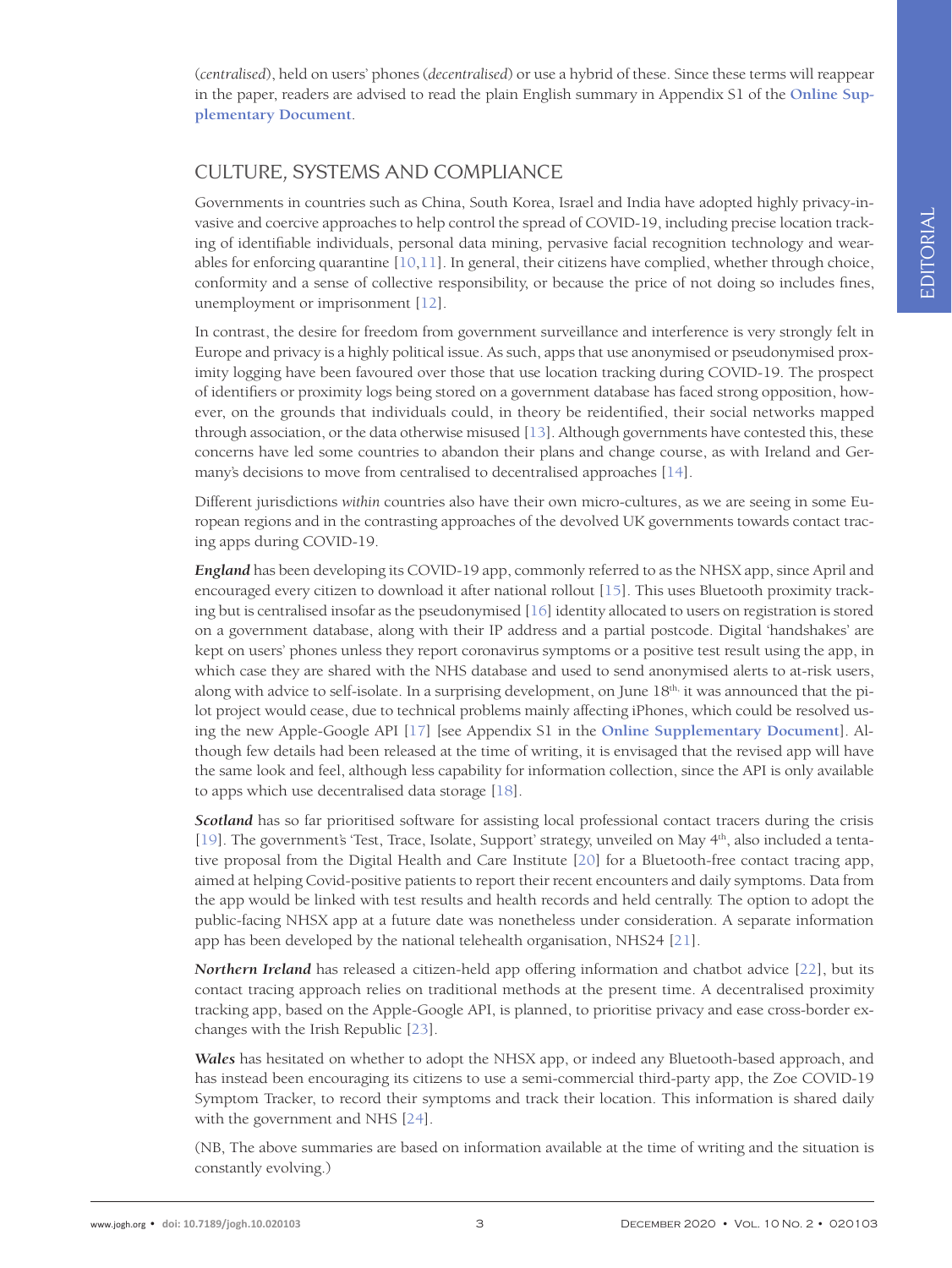## COMPLEXITY AND TERMINOLOGY

A key challenge for citizens, policymakers and journalists seeking to make sense of contact tracing apps, is the *variety* of different approaches being proposed and the *language* used to describe them.

Discussions in the news media, tech blogs, academic papers, parliamentary committees and online social networks may refer to the *technologies* themselves (hardware, software, architectures, connectivity), their different *purposes* (eg, identifying contacts, reporting symptoms, policing quarantine, verifying immunity) or the ways in which they handle *data* (eg, centralised, decentralised). Digital contact tracing approaches can also be complex, multi-component and co-dependent, making it difficult to discuss them in isolation.

Confusion has also arisen due to the proliferation of 'COVID-19' apps unconnected with contact tracing, including local information tools, personal symptom checkers or advice chatbots.

The accessibility of relevant technical concepts has also hindered public communication. For example, it is common to hear Bluetooth protocols described as apps or proximity tracking described as contact tracing, whereas these are not strictly accurate. Widespread interest in the privacy models underpinning proximity tracking has compounded this confusion, by jettisoning abstract abbreviations like PEPP-PT, DP-3T, API and NHSX into the public discourse. (PEPP-PT, DP-3T, the Apple-Google API and NHSX refer to alternative proximity tracking models. NHSX refers to both an app and a UK government technology unit.)

Paradoxically, this complexity can also lead to over-simplification; for example, narratives around proximity tracking often use decentralised and centralised as synonyms for private and non-private, without considering their different models and security vulnerabilities, or those of the apps and databases they may be connected with [\[25](#page-13-9)[,26\]](#page-13-10).

### USEFULNESS AND RISK

While protecting health is a universal goal, deciding on what best serves the 'common good' can be a challenge, as privacy and safety are both important. Several factors need to be taken into account in order to find the right balance for digital health during COVID-19.

A key consideration is the *usefulness* of the technology, and thus the value trade for citizens' privacy. Different digital architectures and changing contextual factors can affect this balance.

Centralised apps are potentially more 'useful', in terms of their ability to generate data for public health intelligence, research and innovation, but their capacity to do so presents a paradox, since fears over surveillance can decrease people's willingness to use them.

Aside from privacy, there is a more fundamental issue that has, until recently, been overlooked in the hype around proximity tracking apps' potential to automate and scale contact tracing. - *Without near-universal usage (60%+) and widespread community testing, their ability to link true cases to people they may have infected is very limited* [\[27\]](#page-13-11). This is why gaining enough trust and enthusiasm for these apps to be adopted and used is so critical, whilst in parallel scaling-up testing services.

In the absence of scaled testing, the UK has had to rely heavily on people with minor symptoms to selfdiagnose and self-quarantine. While this puts control in the hands of the citizen, self-diagnosis is unreliable and, if used to trigger proximity alerts, is likely to generate a high number of *false positives*, unnecessarily burdening the NHS through 'worried-well' demands or diversion of human contact tracers. Precision will increase if the app requires a positive test result before the alert is triggered, but this requires verification by a third party - either the health authority or a server authorised by the mobile provider, theoretically raising the privacy risk.

Beyond the technology itself, the usefulness and acceptability of different digital approaches during CO-VID-19 also depends on the level of *threat* presented by the disease and the *stage* of the epidemic. For example, at the start of an outbreak, where few people have been affected, the greatest benefit may come from tools to augment and support traditional contact tracing. In the midst of a deadly and uncontrolled epidemic, the case for additional surveillance and data linkages will increase and citizens may be more willing to collaborate in health intelligence gathering by sharing their location or symptoms via an app. When the risk of the disease is low for most people, or the incidence is declining, less intrusive and more targeted methods will be more appropriate. As lockdowns end and people return to work and school,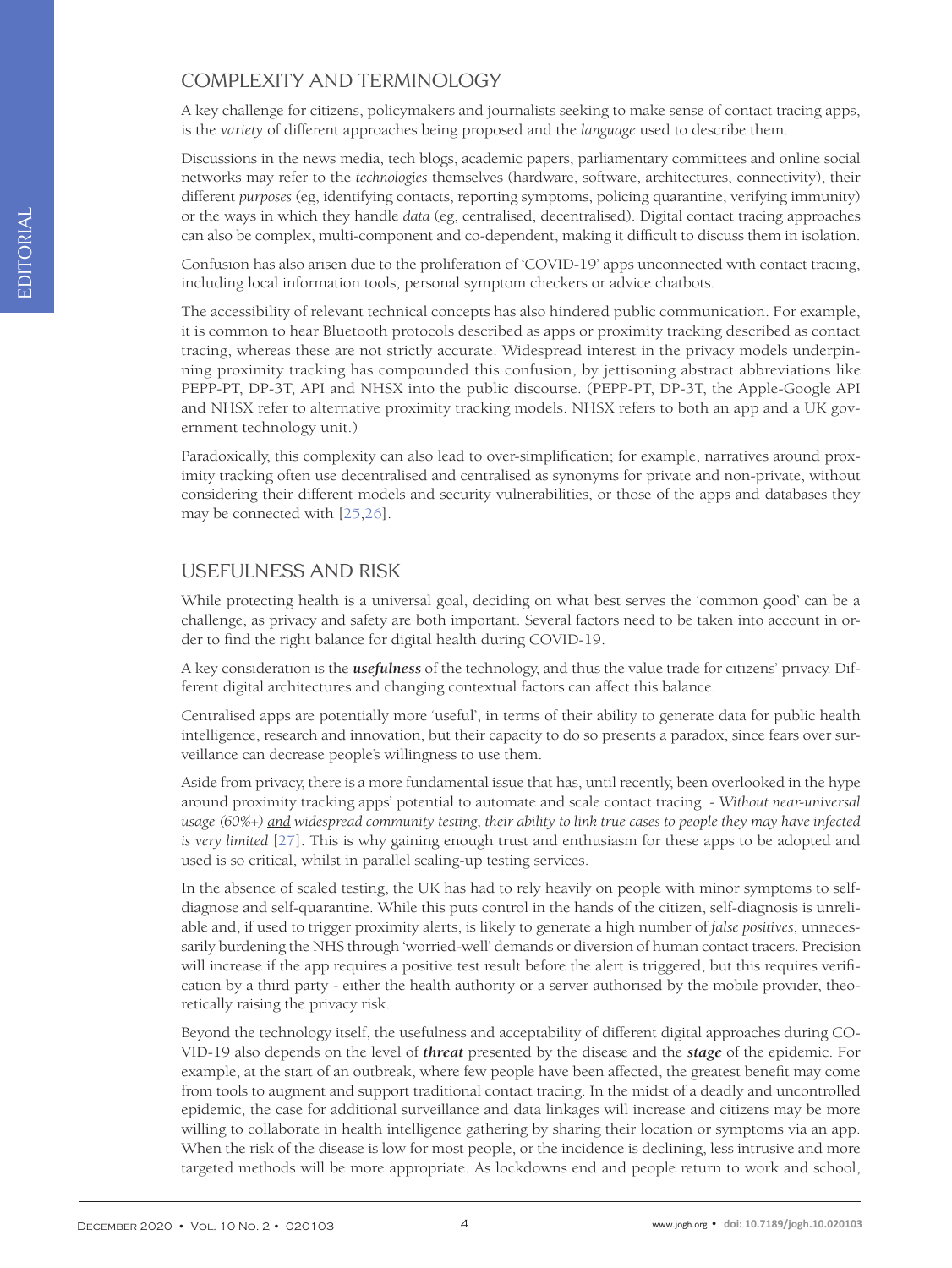automated anonymised proximity logging and digital immunity passports could prove reassuring and enabling, while biometric temperature scanners might become normal in airports, hospitals or offices. On the other hand, citizens may call for such technologies to be outlawed after the pandemic is declared over, although pragmatism is likely to play a role, given the risk of further outbreaks. (NB, These are theoretical use cases, intended to illustrate the point about changing needs.)

The problem is that, in a fast-moving epidemic, governments can become so preoccupied with protecting the health system, saving lives and bringing in emergency powers, that they fail to consult with those they are trying to protect, leaving us with little *evidence* about what is or is not likely to be considered necessary, proportionate, acceptable or used in different situations.

## PUBLIC ENGAGEMENT AND DIGITAL INCLUSION

Understanding the needs and tolerances of different users or 'publics' is essential for digital projects and the history of e-government is littered with examples of failure and scandal when this was not appropriately done [\[28\]](#page-13-12)' While previous research on public attitudes to digital health and big data is a useful guide [\[29\]](#page-13-13), and there is a long literature on human behaviour during disease outbreaks [[30](#page-13-14)], there is relatively little evidence at the intersection between these two.

Various methods of public engagement exist, some more geared towards to *informing* citizens of new services, policies, risks or technologies, others towards *understanding* their needs, attitudes and concerns, and others aimed at *involving* them in decision-making or policy shaping. Challenges during an outbreak are that these methods can be time consuming or usually require physical meetings. Digital alternatives exist, however, some of which have already been used to seek public opinions on contact tracing apps and related innovations during COVID-19. These include online surveys [[31-](#page-13-15)[33\]](#page-13-16), staged deliberative engagement approaches [[34](#page-13-17)] and open consultations, such as the one recently undertaken by the Scottish Government [[35](#page-13-18)]. So far, these have relied on small or self-selected samples, making the results difficult to reconcile and interpret.

Just as a lack of access to technology, or *digital exclusion* [[36](#page-13-19)]*,* affects some people's ability to benefit from online services and apps during a pandemic [[37\]](#page-13-20), it also affects the way in which they can be informed, consulted, engaged, or involved in decision making. This is doubly problematic, since these are often the same elderly or vulnerable groups most at risk from COVID-19 and in need of support. While the Scottish Government and some third sector bodies are making great strides with digital inclusion [[38](#page-13-21)], these are unlikely to be sufficient. Analogue methods, such as telephone surveys, radio or television phone-ins, and paper-based questionnaires, are all possible ways to gather these citizens' views. In the present circumstances, however, engaging with community leaders and support groups as intermediaries may be more useful and effective.

With respect to *vulnerable groups*, so-called 'shielding' programmes, may disproportionately affect the digitally excluded whilst still involving them in digital communications and data sharing. Although there is little public documentation on these processes, anecdotes from some parts of the UK include personal details being shared with supermarkets by the NHS and local authorities, and third sector workers communicating about named individuals using unapproved commercial platforms like WhatsApp, neither taking place with informed consent. This sets up obvious ethical tensions between the need to protect people from hunger or harm, and the need to respect their privacy and choice. While the speed at which these initiatives had to be developed offers some excuse, and relevant third sector actors are mainly benign, action is needed to ensure that these processes have adequate governance.

### OBJECTS OF TRUST

Scotland's strategy for public engagement should also be guided by the emerging consensus on ethical considerations for COVID-19 apps.

While there are variations in how these are being expressed in different communities of practice (eg, computing, law, social science, consumer advocacy) most include the broad themes already described, as well as concepts seen in compatible technology ethics frameworks developed in recent years; some general (eg, responsible innovation, ethical computing, privacy-by-design) and some specific to particular innovations (eg, big data, artificial intelligence, apps, facial recognition).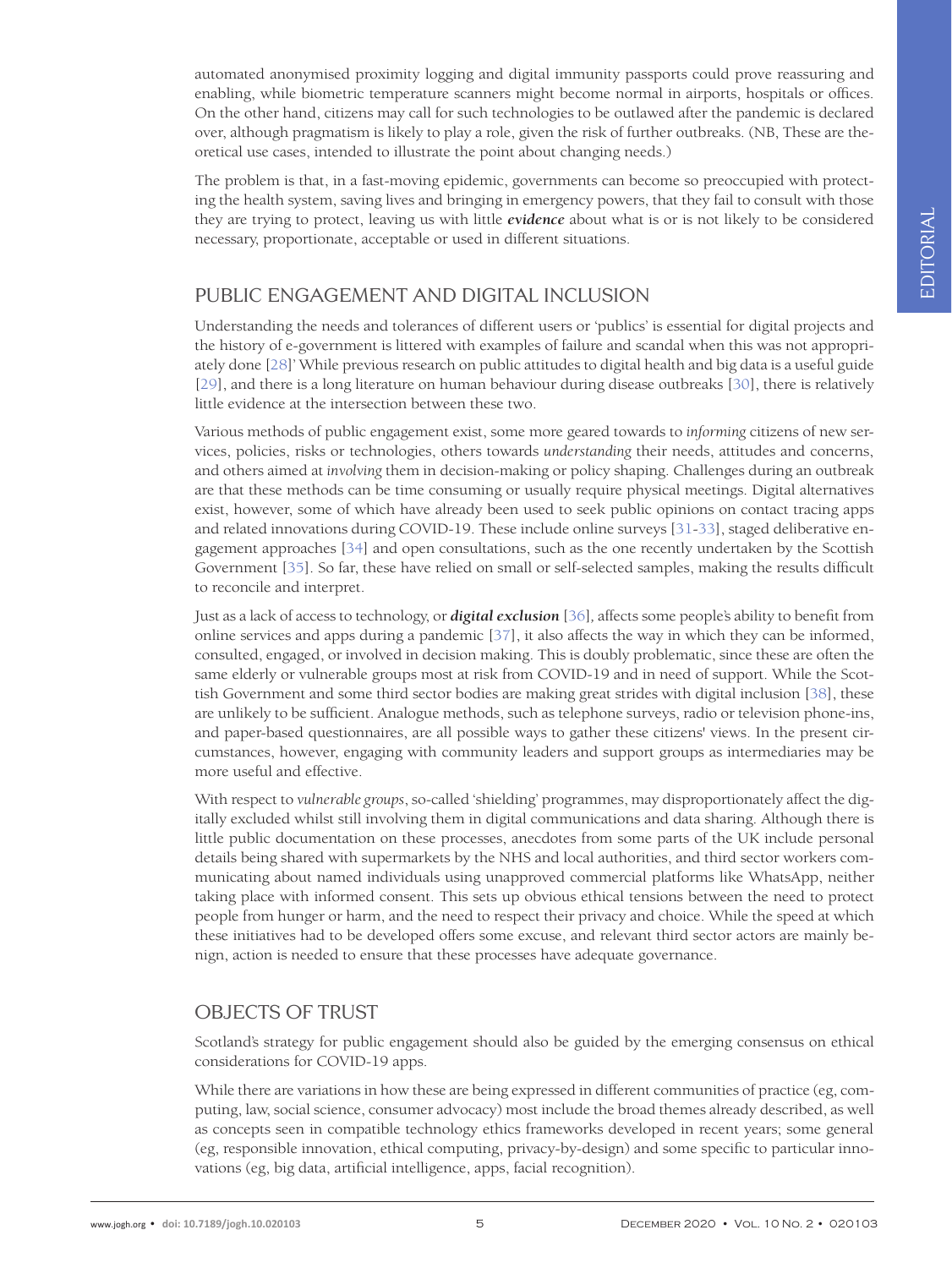There are various ways of summarising these considerations and principles, to inform ethical decisions about contact tracing apps and related digital tools during the pandemic. One of these is according to the objects, entities, people or qualities requiring *trust*, and the different questions these give rise to (**[Box 1](#page-5-0)).**

Thus we may question the *technology* itself (is it reliable, safe to use, secure, private-by-design, co-dependent on riskier technologies?), its data *privacy policies* (does it use only the minimum necessary data, is consent required, how anonymous is it, will it be deleted when no longer required, are these policies clear to users?), its *usefulness* (is it necessary for this purpose, does it achieve what it claims to, will it divert resources from more useful activities, will it be decommissioned after the crisis?), its *optionality* (can citizens choose whether or not to use the app or particular features within it, is this a real choice or could it affect their ability to return to work, school or travel? Are users able to control how their data is shared, by opting in or out?), its *fairness* (is the app inclusive/accessible to all citizens, could it be used in inequitable or discriminatory ways, is it disproportionately intrusive, exploitative or coercive, does it unfairly favour certain stakeholders?), the *people* involved in developing it (are they being transparent about the project's ambitions and scope, do they have secondary motives or conflicting interests?), the *institutions* delivering it (is there sufficient oversight and accountability; are there adequate processes and expectations for stakeholder involvement?)

These issues relate mostly to our trust in technologies and institutional actors, but trust in the *users* of these technologies should not be overlooked. For example, an app for reporting symptoms, test results or known contacts could be used maliciously to inconvenience others, or someone with active COVID-19 may 'forget' their smartphone when leaving home, to evade quarantine, thus prioritising their own freedom over others' health [[39](#page-13-22)].

Compatible ethical principles have been outlined in various recent reports on contact tracing apps, including from the UK Centre for Data Ethics and Innovation (*value, security/privacy, accountability, transparency, control)*[\[40\]](#page-14-0), the World Health Organisation (*time-limitation; testing/evaluation; proportionality; data minimisation; use restriction; voluntariness; transparency, explainability)* [[41](#page-14-1)] and Oxford Internet Institute (*necessity, proportionality, validity, time-limitation)*[\[42\]](#page-14-2), and with overarching concerns about *power*, emphasised by the Data Ethics EU group in the context of COVID-19 [[43](#page-14-3)].

Given the considerable **cost** of government technology projects, ensuring that public money is spent wisely, appropriately and fairly is also an ethical issue [[44](#page-14-4)], as this can impact resources remaining for patient care. (For example, the stalled project to develop and test the NHSX app has reportedly cost £12M so far, with pundits left unsure of how this value is to carry forward to the next phase.) This issue overlaps with those around usefulness, transparency and institutional accountability in the list above, and broader frameworks for public service ethics [\[45\]](#page-14-5).

<span id="page-5-0"></span>**Box 1.** Objects of Trust and Ethical Questions for COVID-19 Apps.

The **technology** – Will it work reliably? Is it safe? Is it secure? Is it private-by-design? Is it co-dependent on any other apps, databases or technologies (eg, AI) that could alter these properties? Is the software code open to scrutiny by others?

Its data **privacy policies** – Does it capture or use only the minimum necessary data? Is consent required? How anonymous is it? Is it clear who it will be shared with and for what purposes? Will it be deleted after COVID-19? Are these policies adequately explained and accessible to users?

Its **usefulness** – Is it really needed for this purpose? Does it achieve what it claims to? Is the value for citizens worth the privacy trade? Will it divert resources from more useful activities?

Its **optionality** – Are citizens free to choose whether or not to use the app, or particular features within it? If so, is this a genuine choice (eg, not being able to return to work/ school otherwise)? Is it easy to control how data is shared by opting in or out?

Its **fairness** – Could be used in inequitable or discriminatory ways? Is it disproportionately intrusive, exploitative or coercive? Are the app and its benefits accessible to all (digital inclusion)? Could it restrict people's liberty?

The **people** driving or developing it – Are they being transparent about the project's ambitions and scope? Do they have secondary motives or conflicting interests?

The **institutions** responsible for delivering it – Is there sufficient oversight and accountability; are there adequate processes and expectations for stakeholder involvement?

The **users** – Is it vulnerable to misuse in ways that could harm or inconvenience others?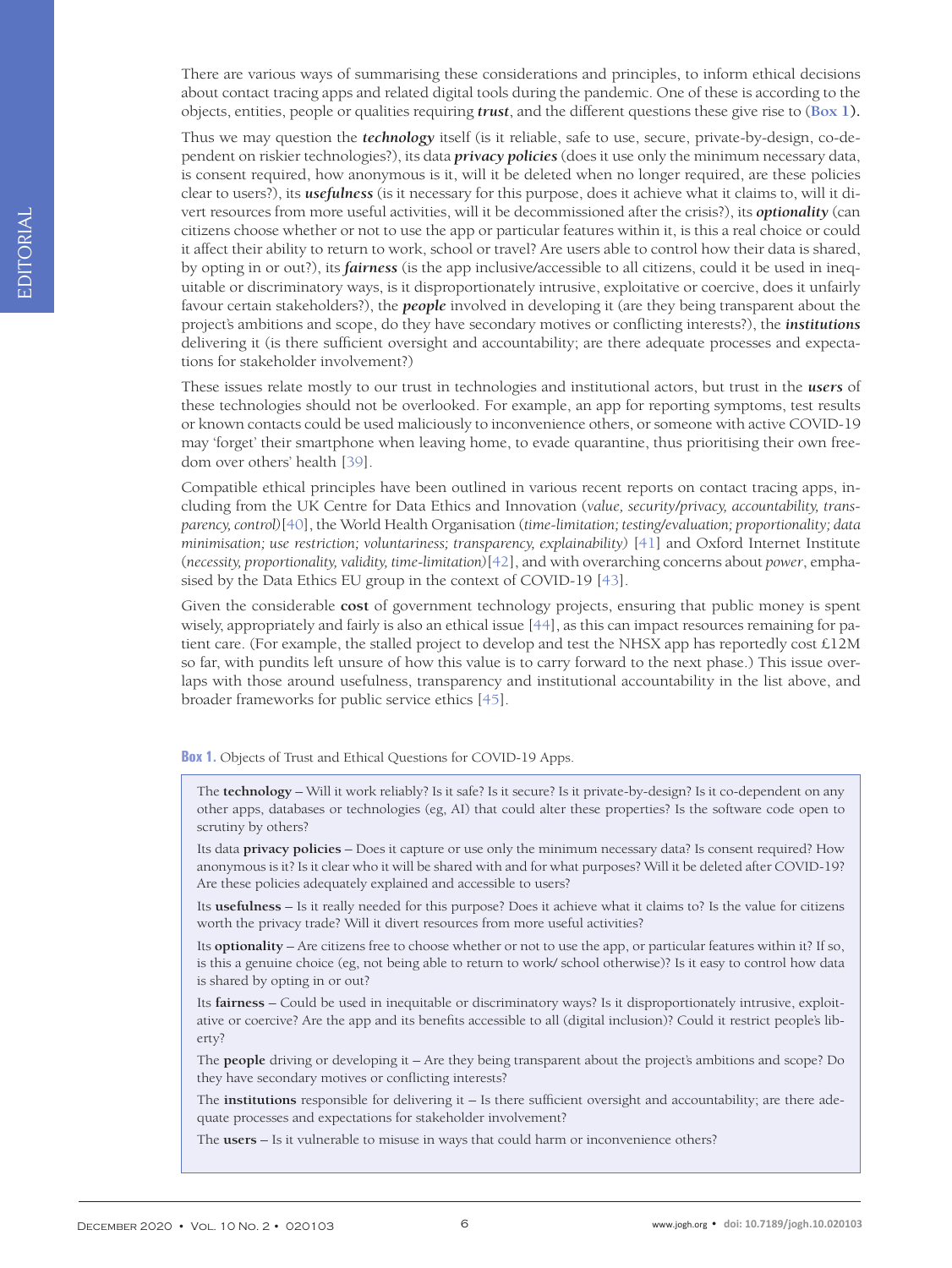# REGULATION AND RIGHTS

Ethics naturally intersects with regulations and laws, particularly, in the case of COVID-19 technologies, those governing **data protection** and **human rights**.

In May the UK Information Commissioners Office developed a set of data protection principles for contact tracing apps, including *transparency around purpose/design/benefits, data minimisation and anonymisation, time limitation, secure processing; user control/choice,* and *avoiding unintended privacy risks* (eg, not requiring users to leave their phones unlocked) [\[46\]](#page-14-6).

A draft Bill on digital contact tracing apps was also put forward in May by the UK Joint Human Rights Committee, aimed at securing legislation to restrict the use or retention of data for purposes other than managing the outbreak [\[47\]](#page-14-7). The committee's earlier inquiry had concluded that such an app may be useful but called for guarantees around *efficacy, proportionality, primary legislation, oversight, regular reviews and transparency* [[48](#page-14-8)]*.* The proposals were rejected by the leader of the House of Commons, based on the Minister for Health's assurance that existing legislation is sufficient [[49](#page-14-9)].

Debates over contact tracing apps also have potential to intersect with anti-discrimination laws. For example, marginalised groups, such as refugees or the homeless, may lack the smartphones needed to use these apps or may have previously suffered abusive surveillance and choose not to, either way losing out on their potential benefits [[50](#page-14-10)]. Advocacy groups have accused proximity apps of being "a toy for the digital elite", due to their limited usefulness in deprived areas with overcrowded housing [[51](#page-14-11)]. Higher rates of COVID-19 infection and mortality seen in some UK ethnic minorities [\[52\]](#page-14-12) also suggests a need for more accessible apps yet capturing ethnicity-linked data poses potential risks for discrimination [\[53](#page-14-13)], calling for complex ethical decisions.

Broader NHS information governance controls have been slackened during COVID-19, to expedite data sharing for public health, patient care, research and innovation [[54](#page-14-14)]. This has implications for the data generated by apps, insofar as this may be stored on databases, linked with other types of data, processed and repurposed, or shared within or beyond the organisation.

It is noteworthy that, on June  $15<sup>th</sup>$ , Norway was forced to close its proximity tracking app, which uses both Bluetooth and GPS, after it was judged to have breached the EU General Data Protection Regulation by collecting personal location data [[55\]](#page-14-15).

Legislation on notifiable diseases [[56](#page-14-16)] and quarantine [[57\]](#page-14-17) has traditionally presented ethical tensions between public safety and individual privacy, choice or liberty. Contact tracing apps could, in theory, provide a new medium through which people may be *compelled* to reveal that they are ill or at risk, who they have spent time with and where they have been. Depending on their additional functionalities, such apps might also be used to *enforce* quarantine by monitoring users' location or capturing proof of compliance. For example, Poland's COVID-19 quarantine app requires users to upload a geo-tagged 'selfie' every 20 minutes, to prove they are still in the same place [[58\]](#page-14-18). Under new rules for international travellers entering the UK [[59](#page-14-19)], the introduction of similar apps is not inconceivable.

Digitisation can also create *criminal* risks, such as identity theft and fraud, as seen in a spate of text messages falsely claiming to be from contact tracers following the announcement of NHS England's Test and Trace programme [\[60\]](#page-14-20). Cases of bogus COVID-19 tracker apps being used to spy on smartphone users have also been reported [\[61\]](#page-14-21).

The broader construct of **good governance**, first developed in the context of international development, has been adapted as a way of understanding the trustworthiness of public sector health systems and the role of technologies as part of this [\[62](#page-14-22)]. Theories of good governance emphasise the importance of *transparency, accountability, effectiveness, fairness, participation, inclusion, sustainability* and the *rule of law*, embedded within an overarching ethic of *responsible use of power at all levels of institutions* [\[63](#page-14-23)]. As such it closely maps the proposed list of ethical considerations for COVID-19 apps.

## TRANSPARENCY AND ACCOUNTABILITY

During a crisis like COVID-19, being open about emerging technologies, models or data uses is vital, even if this involves discussing uncertainty, preliminary ideas or 'works in progress'.

Secretive and overly-centralised decision-making can lead to mistakes in design, strategy or judging the public mood, that might have been avoided with more experience at the table. For example, earlier re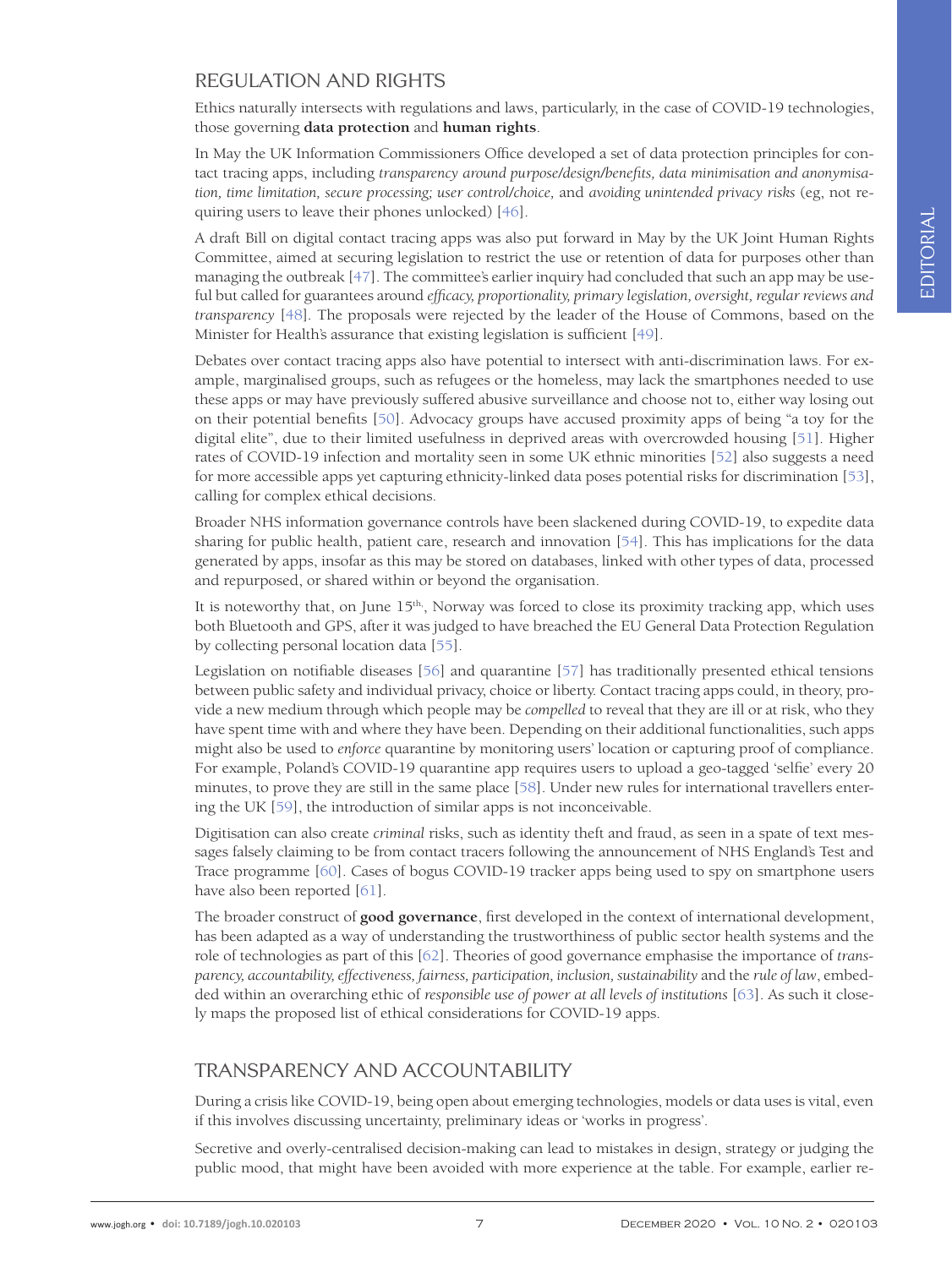lease of the NHSX app's software code could have prevented embarrassing security glitches which came to light after go-live [[64](#page-14-24)]. Similar issues have been raised in relation to the government's Scientific Advisory Group for Emergencies and the data modelling which led to the unfortunate March 12<sup>th</sup> decision to abandon testing and tracing [[65](#page-15-0)[,66\]](#page-15-1).

Lack of transparency can also leave observers in a constant state of *uncertainty* about the solutions being developed. This is evident in continuing ambiguities around the privacy architectures and functionality of government apps, and their relationship with national contact tracing initiatives [[67](#page-15-2)]. Likewise, it may result in tentative ideas or proposals being misinterpreted as concrete strategies or developments, as seen in optimistic media reports about digital 'immunity passports' during April, based on assumptions about antibody tests that were later questioned by the World Health Organisation [\[68\]](#page-15-3). (NHSX recently revisited this idea, linked to a proposed facial recognition feature [\[69](#page-15-4)].)

Significantly, it leaves an information void that can be filled with rumours and speculation, which can be reputationally damaging and strategically disruptive. These may spill over to damage routine services or cause unnecessary alarm to citizens [\[70](#page-15-5)].

The influence of transparency and accountability can be *indirect*, as recently seen in England, where public anger at a political figure who flouted lockdown rules, apparently with no consequences, affected citizens' intentions to install the COVID-19 app as part of the Test and Trace strategy [\[71\]](#page-15-6).

With the UK perilously close to a 'second surge', it is vital that we can rely on people to notify the health service if they fall ill, or to self-quarantine if they discover they may have been exposed. Apps have potential to facilitate this, whether through proximity tracking, symptom reporting or even simple health messaging, but when trust in leadership is diminished, so is the *social capital* that is essential for success.

#### MISSION CREEP AND BOUNDARY LINES

In addition to concern about the surveillance state, the prospect of *mission creep* has been frequently expressed during COVID-19 [\[72](#page-15-7)]. This refers to the possibility that technologies and data flows implemented for managing the pandemic will be used for other governmental purposes - such as policing or designing 'nudge' techniques - as well as for unspecified academic research or commercial innovation.

The related term 'function creep' has also been used, both synonymously with the above and to describe the stealthy insertion of additional app features that could erode privacy [\[73](#page-15-8)].

These concerns have been exacerbated by the participation of private technology companies in the NHS COVID-19 response, particularly those associated with the policing or defence sectors, or with controversial track records in personal data harvesting [\[74\]](#page-15-9). Fears have been raised about the security of the NHS data which is being hosted, mined or linked by these companies, and whether this may be used to generate consumer profiles, proprietary artificial intelligence algorithms or new vendor lock-ins [[75\]](#page-15-10). The awarding of lucrative government contracts to some of these companies, outside normal procurement channels, has also raised concerns, given the high stakes for both privacy and public finance [[76](#page-15-11)].

NHSX has sought to allay fears over mission creep by issuing statements about data security and usage restrictions, but not all of these are consistent. For example, when questioned in a parliamentary evidence session, the director revealed that in addition to supporting 'anonymous' proximity tracking, the system would seek users' consent to capture identifiable data that could be re-used for future research and analytics [[77](#page-15-12)].

Another influential set of players in COVID-19 is the *research community*, including universities, government research and innovation sponsors, independent foundations and their private partnerships. These are highly motivated to acquire and use patient data and have previously been effective in lobbying for special allowances under the General Data Protection Regulation [\[78](#page-15-13)]. While there are certainly many ethical uses of data to benefit patient health, extensive government investment in health data research, coupled with incentives for academics and medics to spin-off their data-driven innovations, has created new challenges for differentiating public and commercial activities. With clinical data scientists now occupying positions of influence within government, on research funding councils and on key COVID-19 decision making groups, separating these agendas is increasingly difficult.

The situation with COVID-19 apps in Scotland illustrates some of these difficulties around scope and boundaries. As already noted, the approach summarised in the Scottish Government's 'Test, Trace, Isolate and Support' strategy [\[20\]](#page-13-4) prioritises professional contact tracing over mass Bluetooth tracking, and as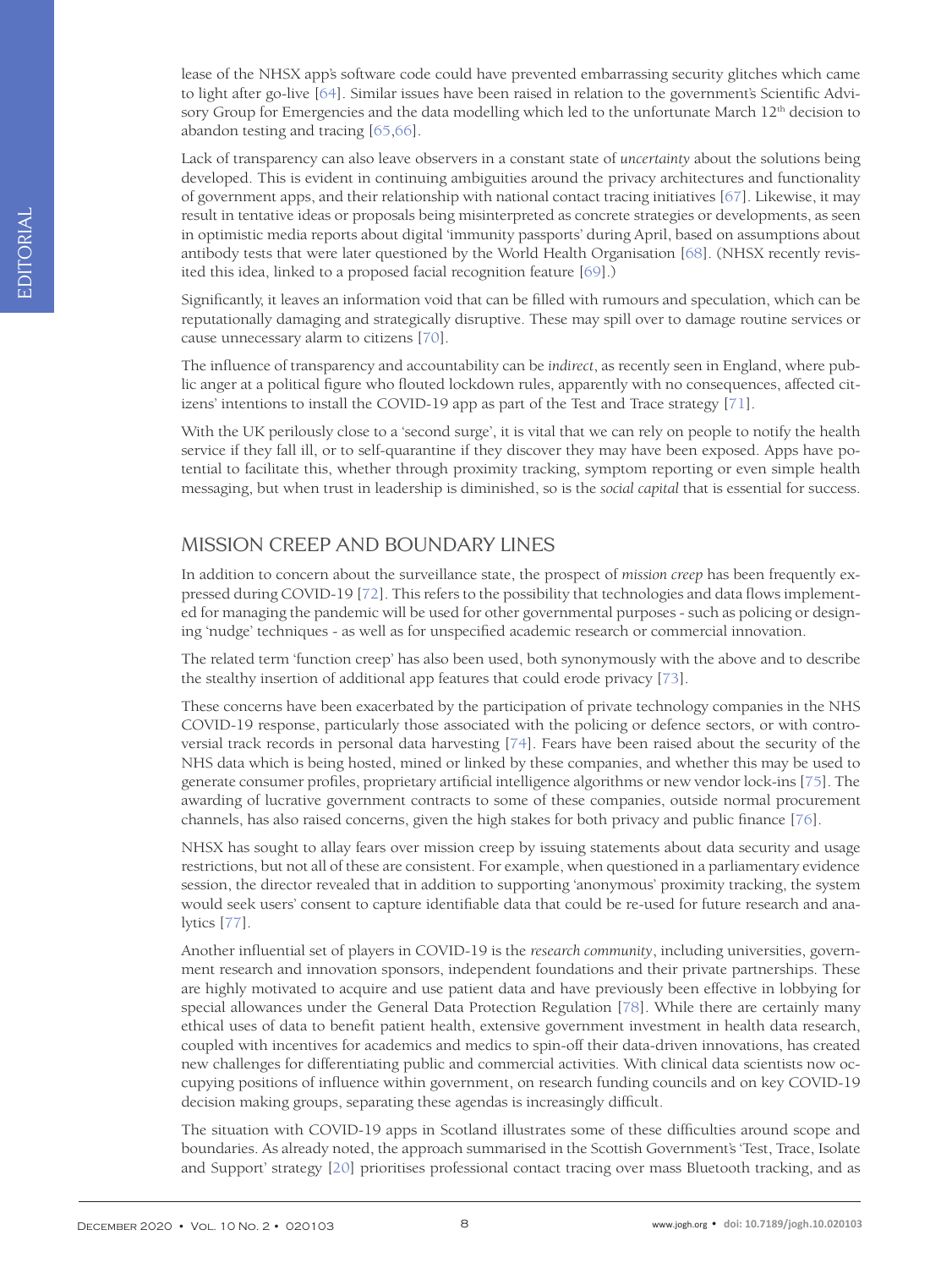such may be seen as less prone to privacy violations or mission creep. However, in parallel, Scotland's medical researchers are encouraging citizens to use the semi-commercial Zoe app which, in addition to allowing users to track their own symptoms, requests access to this information along with location, demographic information and any test results [\[79\]](#page-15-14). These are relayed to the SAIL databank, where they can be linked with other health records and accessed by researchers via the HDRUK Innovation Gateway. Despite its requirement for personal information, nearly 3 million people have downloaded this tool and researchers are already publishing analyses of the data in prestigious medical journals. Although the generation of evidence may be framed as a 'public good' [[80](#page-15-15)] – for example data collected using the Zoe app has verified that taste and smell are indicators of infection [[81\]](#page-15-16) – this data mining runs contrary to the spirit of other government communications and could lead to confusion. Moreover, it creates a 'side door' to the sort of data that has proven so controversial when governments have tried to integrate this into their own contact tracing apps. With the NHS now co-funding the Zoe tool, and able to access it via SAIL/ HDRUK, it is conceivable that similar symptom reporting features in the NHSX app will be de-prioritised.

This example, amongst others, shows the importance of transparency for effective accountability as well as the difficulties this can present. For example, Zoe and many other apps that are now being encouraged to share data with the NHS under the 'Oasis' scheme [\[82](#page-15-17)], require explicit *consent* from users, so there may be no regulatory impediments under GDPR, and it might be presumed that research based on the data has been subjected to appropriate ethics review and privacy impact assessments. However, it cannot be guaranteed that users recognise the full implications of what they are consenting to share. More importantly it raises questions about *honesty* in communicating with the public, if the government's dominant privacy assurances concern contact-tracing tools, while significantly more user data is being exchanged by parallel apps and data centres co-sponsored by the same government.

Misalignments between different authorities governing the usage of digital health data and technologies can also present challenges, requiring action at the level of government, health organisations, university ethics committees, medical device regulators and more, with no overarching oversight, resulting in gaps and vulnerabilities [[83](#page-15-18)[,84\]](#page-15-19).

### INSIGHTS FROM COMPARABLE COUNTRIES

#### The privacy-trust-participation enigma

The ethical narrative around COVID-19 apps has been dominated by a desire to 'engineer-in' privacy and security, based on the assumption that these are keystones for trust and usage. While growing interdisciplinary involvement has gradually opened up broader dialogues around rights and proportionality, privacy remains a central theme.

Experiences from countries similar to Scotland suggest that the relationship between these factors and citizens' willingness to participate is complex, however. Even where key 'ethical' requirements are satisfied, adoption is not guaranteed, while tools that may be regarded as intrusive have, in some cases, faced surprisingly little resistance.

Singapore is a small democratic country with a population roughly the size of Scotland's. It enjoys high levels of public trust in government [\[85](#page-15-20)], high compliance with rules, high levels of digital inclusion and its COVID-19 app 'TraceTogether' uses the (semi-) decentralised model favoured by privacy professionals. Despite all of these factors, less than a quarter of the population has downloaded the app, due both to privacy concerns and because the current version depletes mobile phone battery life [\[86](#page-15-21)]. While updates to the iOS and Android operating systems may address the latter problem, it remains to be seen whether rates of uptake increase.

Australia has suffered from public mistrust in digital health for some time, most recently with the My Health Record initiative [\[87](#page-15-22)]. The government has therefore gone to great lengths to assure citizens of the security and privacy of its COVIDSafe app, which is based on the Singapore model. This includes strict legislation to prevent misuse of the data [[88](#page-15-23)]. Between April and June the app had been downloaded by nearly half of all citizens. Interestingly, the results of a recent survey suggest that those who had not done so were influenced less by privacy concerns than by the perception that COVID-19 is not severe enough to warrant it, illustrating the earlier point about risk perceptions [\[89\]](#page-15-24).

New Zealand's government benefits from high public trust, which has increased during COVID-19 [[90\]](#page-16-0). Its voluntary, Bluetooth-free, Covid Tracer app enables users to scan QR codes, located in public build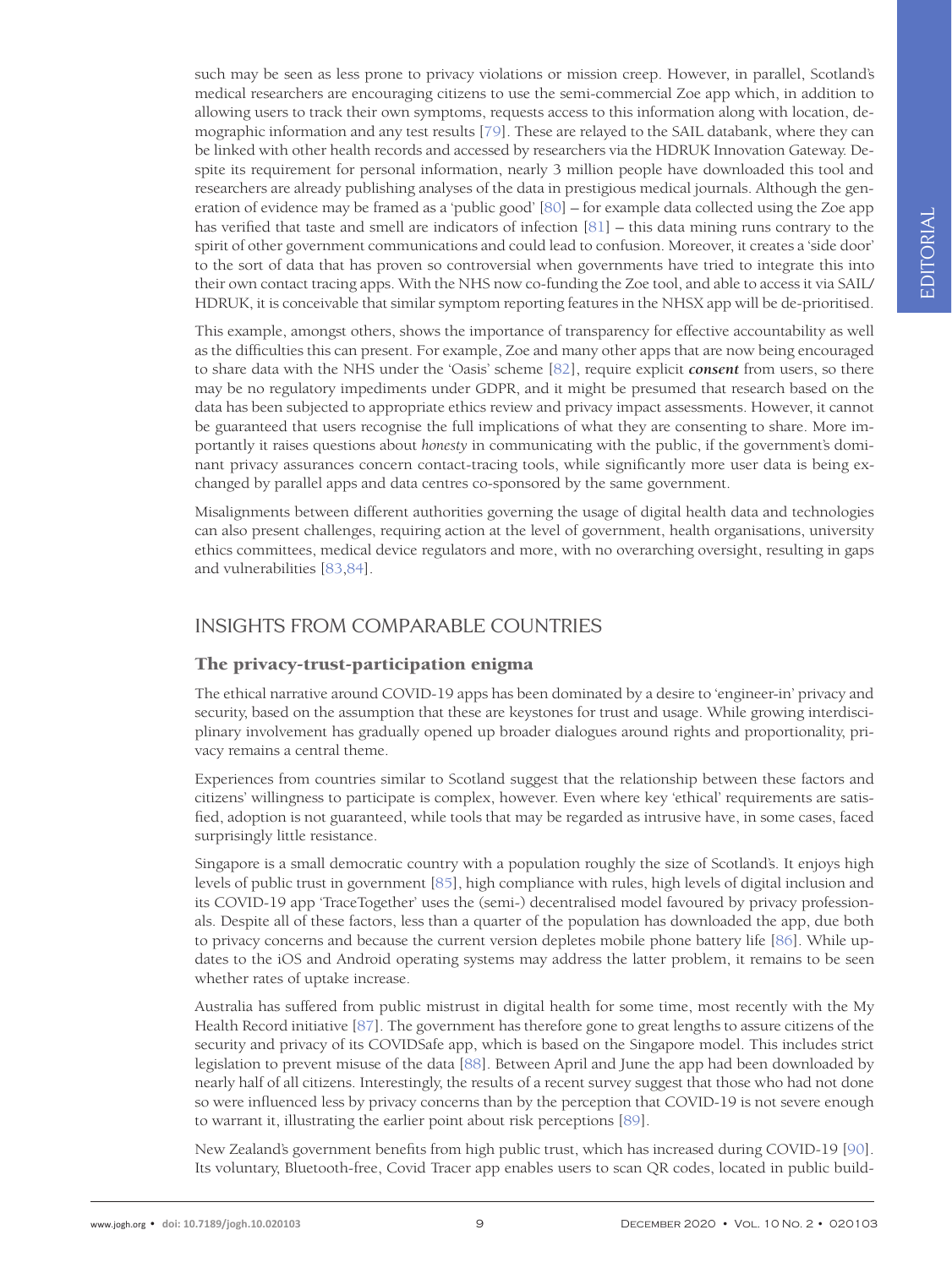ings or businesses, to create a personal digital diary. If they test positive for COVID-19, the public health authority will request permission to add this information to a database of time-stamped locations. This can be anonymised and broadcast to registered phones, and if a location match is found the recipient will be alerted. Despite initial surveys suggesting that most citizens would download the app, by late May only c.7% had done so [[91](#page-16-1)]. This suggests that while prioritising user control is ethical it may in some cases limit, rather than encourage, uptake [[92](#page-16-2)]. (A proposal to integrate Bluetooth tracking raised privacy concerns and the government has decided to stick with the current choice-based system).

Iceland is another small country which benefits from high levels of mutual trust, to such an extent that much of the population has willingly been genotyped by a company working with the government [[93](#page-16-3)]. Its national Covid app uses GPS location tracking, which is far less private than the Bluetooth proximity method. Nevertheless, by early May it was the country with the highest percentage of people using such an app, illustrating the power of national trust and collectivism [[94](#page-16-4)].

#### The value proposition: real or perceived

The cultural factors affecting trust are clearly important in explaining these nuances and inconsistencies, but a bigger finger points to the role of *necessity* in people's willingness to use COVID-19 apps. As discussed in a previous section, the value proposition for COVID-19 apps and other technologies can change at different stages of a pandemic, which affects both what governments are willing to invest in and what citizens are willing to accept.

In Singapore the virus has been largely contained, with nearly all cases now being migrant workers quarantined in secure dormitories [\[95](#page-16-5)]. While the latter raises difficult ethical questions about discrimination, inequalities and effects on liberty, there is a *sense that for most people the risk is low, which is affecting their motivation to engage*, particularly given the privacy and battery life issues mentioned earlier. Paradoxically this – along with concern over digital exclusion - prompted the government to take what might be regarded as the more draconian step of mandating Bluetooth wristbands for 'every resident'. After a public outcry this has been scaled back to only people in quarantine, echoing a system used in Hong Kong [[96](#page-16-6)].

Australia has been relatively successful in persuading the public to use COVIDSafe in the month since its launch but, as already noted, a large section of the population remains to be convinced of its necessity. More significantly, as of mid-June, only one case unknown to government contact tracers had been identified via the app and it has gone from being seen as "*vital to almost useless"* [\[97](#page-16-7)]. Problems with Bluetooth connectivity have also created difficulties [[98\]](#page-16-8).

By June 1<sup>st</sup> Iceland had defeated the virus, aided by a combination of contact tracing and the DEecode genetics company turning its labs over to COVID-19 testing [\[99\]](#page-16-9). Despite good public engagement with the app, public health officials have judged it *"more or less… useless"* for identifying cases missed by conventional contact tracing, echoing Australia's experience [\[100](#page-16-10)].

New Zealand's Covid Tracer app was released two weeks after the country had brought the disease under control with aggressive testing, tracing and travel restrictions [[101\]](#page-16-11). Despite this, the government has continued to promote the app, placing the greatest emphasis on its benefits for *prevention* at this time. After nearly a month with no new cases, a quarantine breach by two Covid-positive visitors from the UK on June 16th prompted a flurry of contact tracing, as well as military involvement in enforcement. This event has emphasised the country's need to remain vigilant and may strengthen the public's willingness to participate [[102\]](#page-16-12).

*As these examples show, achieving success with contact tracing apps involves a complex mix of social, biomedical, political and digital factors, not all of which are easy to anticipate. It also illustrates why a static approach to apps in a rapidly evolving environment is unwise. Revisiting the changing value proposition at regular intervals is important, as changing circumstances can alter the potential benefits these tools offer. This may require the ethical 'sunsetting' or 'hibernation' of apps, or particular features within them, that are no longer useful or necessary; likewise, closing data channels that may have been vital for health intelligence during a pandemic but are disproportionate when threat levels drop. The ability to do this in a dynamic, responsive and transparent way is vital.*

# FINDING THE ETHICAL PATH FOR SCOTLAND

The Scottish Government is having to make rapid and important decisions about how to respond digitally to COVID-19. This requires carefully balancing respect for citizens' rights with a desire to use technology and data to support disease surveillance and control, health service delivery, research and innovation.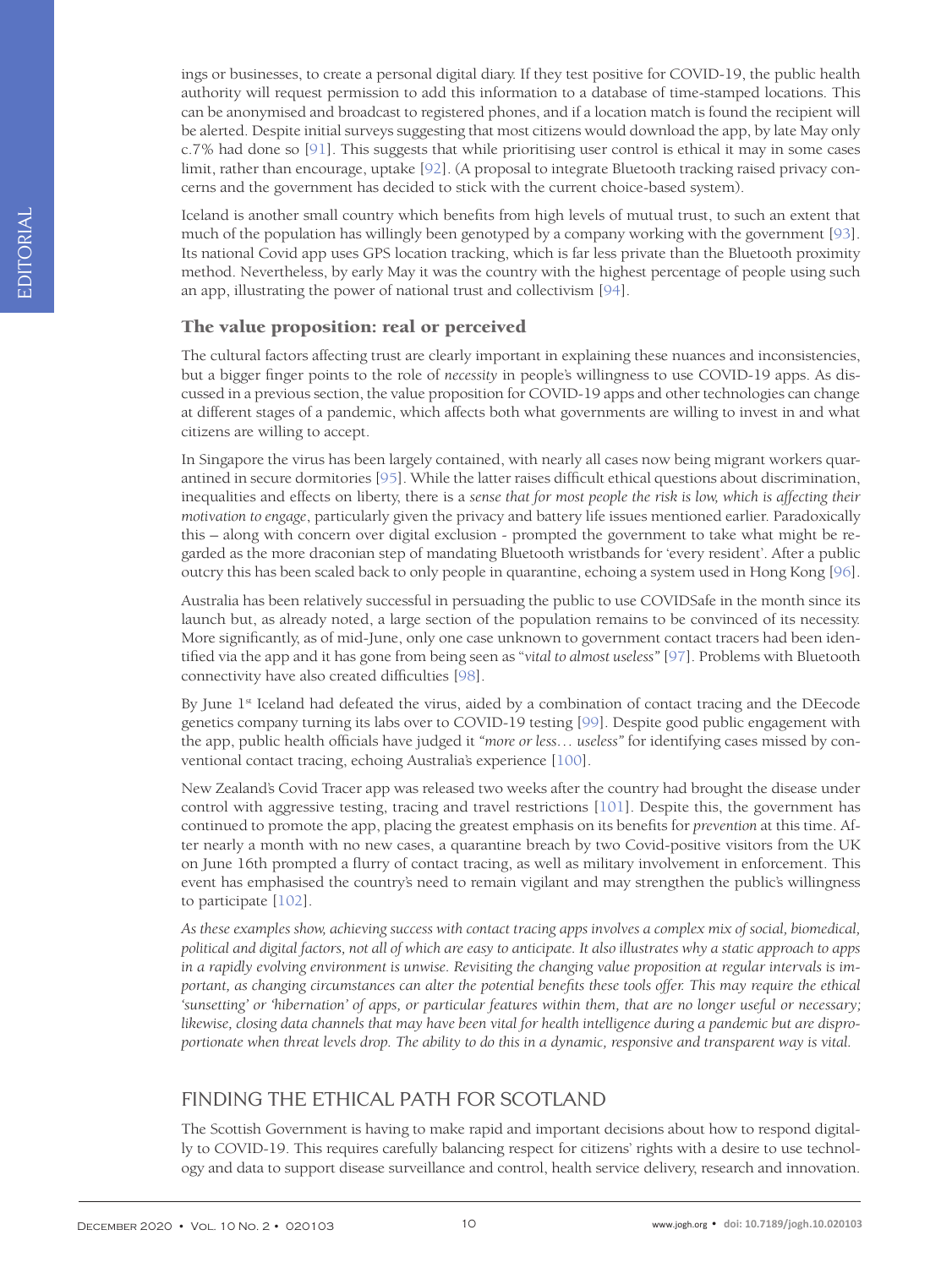As some of the examples discussed here illustrate, public trust is critical for democracies wishing to implement contact tracing apps but can be easily damaged if their privacy, usefulness, resilience, accuracy or security is doubted, or if institutions are perceived to have overstepped their 'social license' for surveillance or data harvesting.

Many of these issues can be seen in the concerns about lack of transparency, mission creep and business interests that have dogged England's NHSX during COVID-19. Scotland is also at risk of such accusations and efforts are needed to ensure that any future app, the data it yields and the uses to which this is put are proportionate, explainable, acceptable and accountable.

Understanding the ethical challenges of COVID-19 apps is impossible without also taking account of the wider digital ecosystem in which they sit. As described in this paper, apps vary in the breadth of functions they offer, their co-dependence on digital intermediaries, whether they work with or independently of government, and the propositions they present for privacy, consent and choice. Proximity tracking apps may also have features for symptom reporting, identity verification, immunity passporting or quarantine enforcement. They may use precision location tracking, automated anonymised monitoring, facial recognition technology, or feed databases that use artificial intelligence to process the information. These nuances present overlapping and unique ethical challenges.

In Scotland, as in England, discussions about these apps are taking place alongside more ambitious plans to create national intelligence platforms, which will provide a means of accessing, linking and gleaning insights from the public sector's vast data assets, and by extension its people. Lessons from elsewhere reveal how the purposes of COVID-19 apps can flip from direct public health applications to enriching large scale databases for secondary uses. Avoiding data opportunism requires robust and ethical governance, as well as honest public dialogue, to ensure that such proposals are clearly understood and adequately negotiated. Given the close parallels with activities in England, care should be taken to ensure that Scotland learns from its mistakes [\[103](#page-16-13)].

In the debate over the ethics of centralised versus decentralised proximity tracking, the latter has gained the upper hand; being seen as less prone to privacy violations or mission creep, and governments across Europe are moving to the model favoured by Apple and Google. While this is arguably a victory for privacy campaigners, in practice these decisions are often being taken because of the technical advantages the API offers for connectivity, sensitivity, accuracy and battery life, as seen in NHS England's reluctant conversion. Paradoxically, this raises new and unexpected ethical dilemmas, with commentators now starting to question the appropriateness of allowing two global technology giants to force the hands of elected governments [\[104](#page-16-14)], whether proposals to embed proximity tracking in the iOS and Android operating systems could have future implications for choice, surveillance or commercial advantage [\[105](#page-16-15)], whether the campaign is being used to sanitize Google's reputation for personal data mining [[106\]](#page-16-16), and if it will reduce governments' ability to fight the pandemic by restricting the types of data they may potentially collect or use [[107\]](#page-16-17).

Whether it will be possible for England to create a hybrid version of the NHSX app under Apple and Google's terms of use is still unclear. It also remains to be seen whether this will be delivered before the predicted second wave [\[108](#page-16-18)], or how resilient, acceptable and inclusive it will be. Either way a semi-decentralised app is unlikely to generate the volume or type of data originally envisaged. The estimated £12M spent so far, without a viable product, is testament to the costs of losing public trust [\[109](#page-16-19)]. This was arguably exacerbated by public perceptions of the organisation's commercial partners, despite assurances that they would have no access to the data. It also shows the cost of failing to listen to outside advice, despite technical obstacles having been flagged at an early stage [[110](#page-16-20)]. Nonetheless, there is probably some truth in The Minister for Health's assertion that Apple could have provided a workaround, albeit one that would not have satisfied all privacy concerns [[111\]](#page-16-21).

Experience from Germany, which has recently flipped from a centralised model to one using the Apple-Google API, is both encouraging and offers a note of caution. Launched on June  $16<sup>th</sup>$ , the Corona-Warn app was successfully downloaded by 6.5 million users in the space of 24 hours, with the numbers now having nearly doubled. However, the country's data protection commissioner immediately objected to the fact that recipients of alerts are asked to phone the contact tracing service and give their details [\[112\]](#page-16-22). Unlike the UK, Germany was already well ahead with its human contact tracing programme by the time the app launched, which may increase its chance of success.

The ethical proposition for apps is closely bound up with their value proposition. Despite huge global efforts to develop these tools, early experiences point to the awkward possibility that they may offer little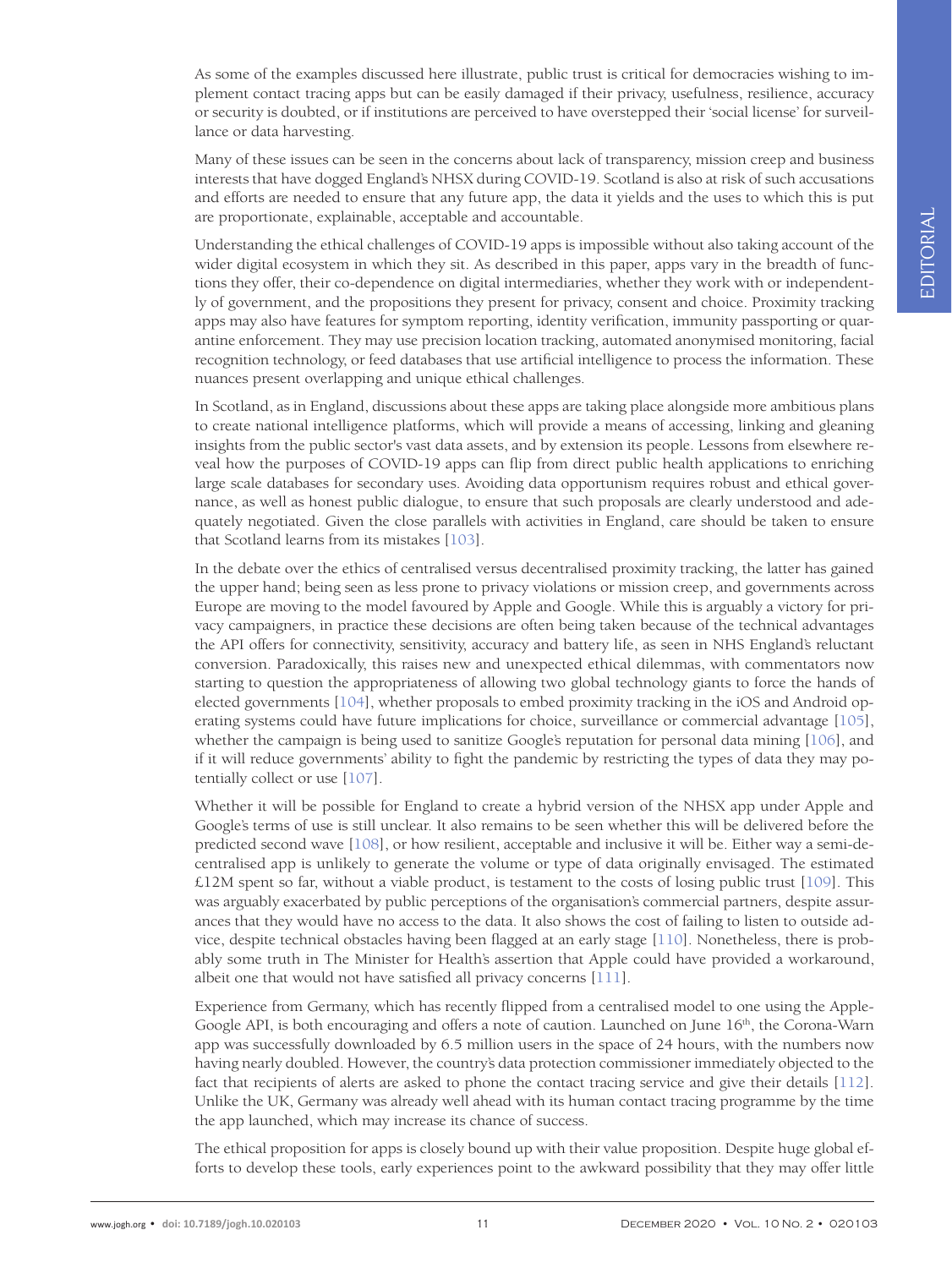benefit, relative to their cost and potential privacy risks, at least as far as identifying unknown cases is concerned. As such, the techno-solutionist narratives that have dominated discussions around proximity tracking apps are subsiding in favour of seeing these as useful adjuncts to traditional contact tracing [[113](#page-16-23)].

While this is a good argument for scaling back these projects and supports Scotland's decision to prioritise professional contact tracing at the present time, *discounting these tools may be premature,* given the threat of a major second wave, the incidence of localised outbreaks, and the ethics of failing to protect citizens from disease or death. Restarting schools [\[114\]](#page-17-0) and the economy [\[115](#page-17-1)] are also ethical aspirations, given the negative societal side-effects of the lockdown.

The clash between tech-optimism and public health reality is largely attributable to a failure to recognise the importance of mass participation and community testing for contact tracing apps to be useful. Wishful thinking was not only the domain of technologists; these apps were also central to early deliberations by the government's scientific advisors [[116\]](#page-17-2). *However, with testing in the UK now finally scaling, public awareness high, and experience having clarified key technological and privacy requirements, a robust, useful and ethically acceptable COVID-19 app for Scotland is now theoretically possible*.

Despite efforts to recruit an 'army' of new contact tracers [\[117](#page-17-3)], there may still be value to be gained from these apps, and the various features that can be included within them. For example, semi-automated 'check-in' tools could prove more convenient and acceptable for café customers than writing-down their names and addresses, as required under new legislation [\[118](#page-17-4)].

This paper focuses on government technologies and strategies, which are central to the management of public health emergencies. However, it is essential to note that businesses, research labs and enterprising citizens are also developing COVID-19 apps, often with far less consideration of their ethical, privacy or security implications [\[119](#page-17-5)]. Although Apple and Google's rules, restricting API access to one bona fide app per country, should help to avoid the proliferation and misuse of proximity tracking, plenty of independent apps are harvesting personal data on symptoms, location, feelings and contacts. Some of these are being brought within the purview of governments, such as through the Oasis scheme mentioned earlier, potentially creating alternative channels for public health intelligence, which will require ethical and regulatory scrutiny.

The experiences of other democratic countries and the devolved UK nations provide insights into some of the complexities involved in finding the right approach for COVID-19 apps. For example, while citizens' privacy and trust in government are vital for acceptance, they are no guarantee of adoption, use or effectiveness, which are also likely to be influenced by risk, necessity and a sense of collective purpose. Likewise, Iceland's experience suggests that centralised approaches may be acceptable if there is a high level of societal trust, users' privacy, choices and rights are adequately protected, and there is robust institutional governance to avoid mission creep or exploitative data practices. *As such, choosing one or the other approach is partly about deciding whether to commit to building public trust or outsource it to technology, although a blend of the two is ideal.*

These examples also illustrate the importance of being *critical* and *realistic* when making decisions about digital health investments, and *pragmatic* and *flexible* enough to adapt these to changing circumstances. This includes knowing when to decommission apps and turn off data flows when they are no longer necessary or proportionate, as well as how to make best use of them while they are.

With Scotland aspiring to be an *ethical digital nation* [[120\]](#page-17-6), wisely managing such dilemmas to best serve the public interest requires a commitment to earning citizens' trust through effective and inclusive engagement, transparency and robust accountability.

The relative success of Germany and New Zealand in motivating public participation hints at the role of trusted leadership, with both premiers having been widely commended for their integrity during the pandemic. Scotland's leaders also have an opportunity to harness the social capital they have accrued during this episode, to encourage app usage, but this will need to be grounded in trustworthy systems and strategies if it is not to backfire.

#### CONCLUSIONS

Contact tracing apps have been the subject of considerable innovation and debate in the UK and internationally during recent months. A great deal has been learned about their limitations and ethical risks, and about the social, cultural, technical and political factors that can influence their acceptability, use and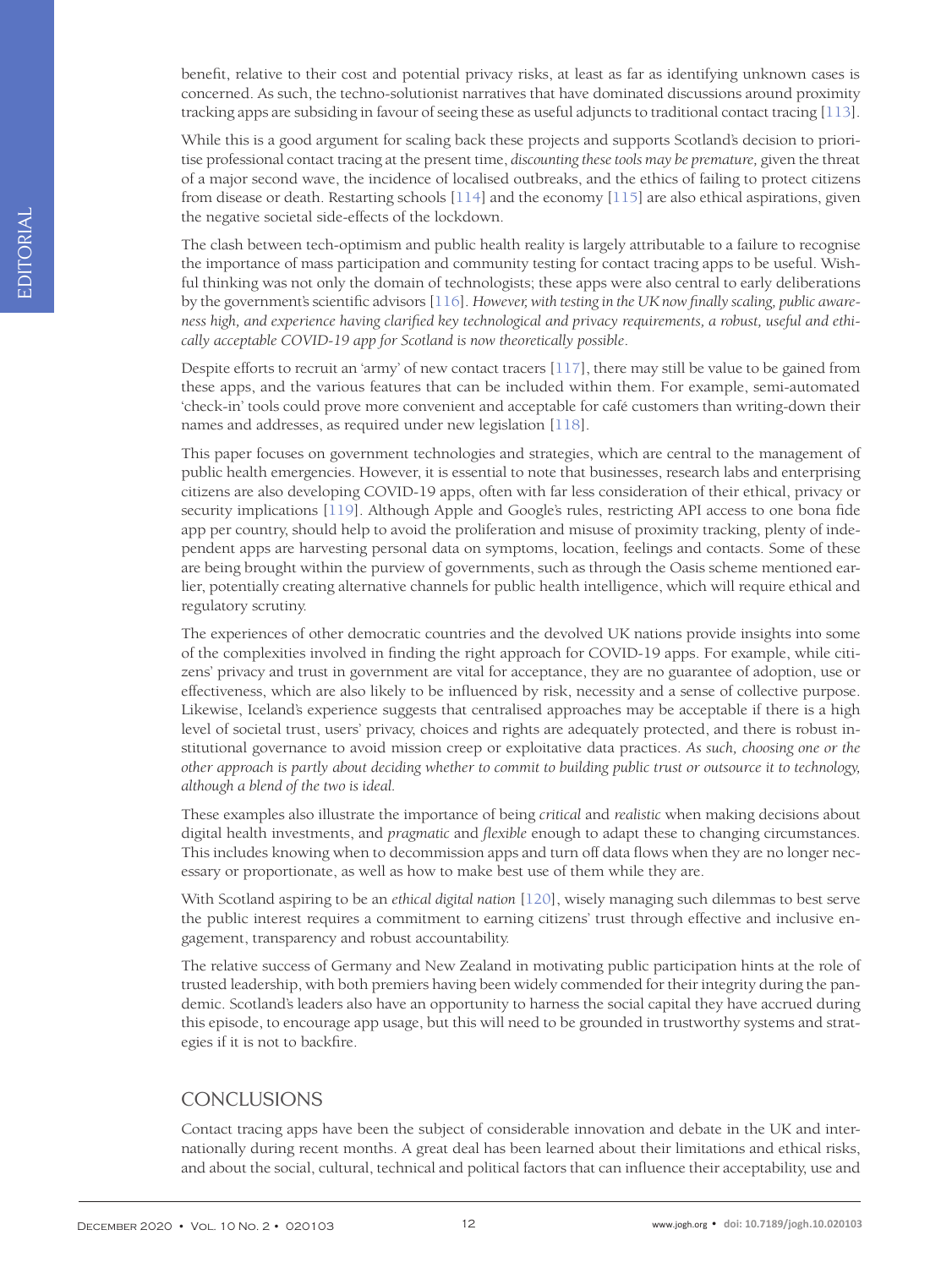effectiveness. Despite their challenges, contact-tracing apps may yet have a role to play in Scotland's response to COVID-19, alongside conventional methods, as the country responds to continued viral threats, while seeking to 'recover and adjust to the new normal' [\[3](#page-12-2)], build a 'resilient wellbeing economy' [\[115\]](#page-17-1), and encourage 'social renewal' [\[121](#page-17-7)]. As a microcosm of the wider digital- and data landscape, this also presents an opportunity to demonstrate an ethically robust and inclusive approach to innovation in Scotland. It is hoped that the questions, examples and analysis in this paper can prompt critical discussions about digital ethics within and across relevant government departments, by leaders overseeing portfolios in which these apps are likely to sit, and by the wider community of stakeholders and citizens analysing, contemplating or adopting these technologies.

#### **Funding:** None.

**Authorship contribution:** CP is the sole author. Parts of this paper have also contributed to briefing documents for the Scottish Government.

**Competing interests:** The author is an advisor to the Scottish Government and chairs the national expert group on Digital Ethics. She is also an advisor to the World Health Organisation on Digital Health and a theme leader of the NHS Digital Academy. Interpretations and opinions expressed in this paper are her own. The author has completed the ICMJE Unified Competing Interest form (available upon request) and declares no further conflicts of interest.

#### <span id="page-12-9"></span>**Additional material**

[Online Supplementary Document](http://jogh.org/documents/issue202001/jogh-10-020103-s001.pdf)

- <span id="page-12-0"></span> 1 Burn-Murdoch J, Giles C. UK suffers second highest death rate from Coronavirus. Financial Times. 28 May 2020. Available: https://www.ft.com/content/6b4c784e-c259-4ca4-9a82-648ffde71bf0. Accessed: 1 July 2020.
- <span id="page-12-1"></span> 2 Matthews O. Britain drops its go-alone approach to coronavirus. Foreign Policy. 2020;17. Available: [https://foreignpoli](https://foreignpolicy.com/2020/03/17/britain-uk-coronavirus-response-johnson-drops-go-it-alone/)[cy.com/2020/03/17/britain-uk-coronavirus-response-johnson-drops-go-it-alone/](https://foreignpolicy.com/2020/03/17/britain-uk-coronavirus-response-johnson-drops-go-it-alone/). Accessed: 1 July 2020.
- <span id="page-12-2"></span> 3 Minister F. Deputy FM. Coronavirus (COVID-19): framework for decision-making. Scottish Government. 26 April 2020. Available: https://www.gov.scot/publications/coronavirus-covid-19-framework-decision-making/pages/9/. Accessed: 1 July 2020.
- <span id="page-12-3"></span> 4 (Linked report) Buchanan B, Imran M, Pagliari C, Pell J, Rimpilainen S. Use of participatory apps in contact tracing: options and implications for public health, privacy and trust. Glasgow: Scottish Digital Health and Care Institute; 2020.
- <span id="page-12-4"></span> 5 Tibbetts JH. Digital technologies aim to accelerate contact tracing. BioScience. 2020.biaa071. Available: [https://academ](https://academic.oup.com/bioscience/article/doi/10.1093/biosci/biaa071/5864935)[ic.oup.com/bioscience/article/doi/10.1093/biosci/biaa071/5864935](https://academic.oup.com/bioscience/article/doi/10.1093/biosci/biaa071/5864935). Accessed: 1 July 2020.
- <span id="page-12-5"></span> 6 Pagliari C, Vijaykumar S. Digital Participatory Disease Surveillance and the Zika Crisis. PLoS Negl Trop Dis. 2016;10:e0004795. [Medline:27294787](https://www.ncbi.nlm.nih.gov/entrez/query.fcgi?cmd=Retrieve&db=PubMed&list_uids=27294787&dopt=Abstract) [doi:10.1371/journal.pntd.0004795](https://doi.org/10.1371/journal.pntd.0004795)
- <span id="page-12-6"></span>7 O'Neill PH, Ryan-Mosley T, Johnson B. A flood of coronavirus apps are tracking us, now it's time to keep track of them. MIT Technology Review. 7 May 2020. Available: [https://www.technologyreview.com/2020/05/07/1000961/launching](https://www.technologyreview.com/2020/05/07/1000961/launching-mittr-covid-tracing-tracker/)[mittr-covid-tracing-tracker/.](https://www.technologyreview.com/2020/05/07/1000961/launching-mittr-covid-tracing-tracker/) Accessed: 1 July 2020.
- <span id="page-12-7"></span> 8 Harb R. New Zealand releases Bluetooth-free COVID-19 tracing app. The Register. 20 May 2020. Available: [https://www.](https://www.theregister.com/2020/05/20/new_zealand_scaled_back_digital/) [theregister.com/2020/05/20/new\\_zealand\\_scaled\\_back\\_digital/](https://www.theregister.com/2020/05/20/new_zealand_scaled_back_digital/). Accessed: 1 July 2020.
- <span id="page-12-8"></span> 9 Censis News. IoT Scotland: Free access to address covid-19 challenges. April 16, 2020. Available: [https://censis.org.](https://censis.org.uk/2020/04/16/iot-scotland-free-access-to-address-covid-19-challenges/) [uk/2020/04/16/iot-scotland-free-access-to-address-covid-19-challenges/.](https://censis.org.uk/2020/04/16/iot-scotland-free-access-to-address-covid-19-challenges/) Accessed: 1 July 2020.
- <span id="page-12-10"></span>10 Kim N. 'More scary than coronavirus': South Korea's health alerts expose private lives. Guardian. 6 March 2020. Available: [https://www.theguardian.com/world/2020/mar/06/more-scary-than-coronavirus-south-koreas-health-alerts-expose](https://www.theguardian.com/world/2020/mar/06/more-scary-than-coronavirus-south-koreas-health-alerts-expose-private-lives)[private-lives.](https://www.theguardian.com/world/2020/mar/06/more-scary-than-coronavirus-south-koreas-health-alerts-expose-private-lives) Accessed: 1 July 2020.
- <span id="page-12-11"></span>11 Kharpal A. Use of surveillance to fight coronavirus raises concerns about government power after pandemic ends. CNBC. 26 March 2020. Available: [https://www.cnbc.com/2020/03/27/coronavirus-surveillance-used-by-governments-to-fight](https://www.cnbc.com/2020/03/27/coronavirus-surveillance-used-by-governments-to-fight-pandemic-privacy-concerns.htm)[pandemic-privacy-concerns.htm](https://www.cnbc.com/2020/03/27/coronavirus-surveillance-used-by-governments-to-fight-pandemic-privacy-concerns.htm). Accessed: 1 July 2020.
- <span id="page-12-12"></span>12 Ellis-Peterson H. India's Covid-19 app fuels worries over authoritarianism and surveillance. The Guardian. 4 May 2020. Available: [https://www.theguardian.com/world/2020/may/04/how-safe-is-it-really-privacy-fears-over-india-coronavirus](https://www.theguardian.com/world/2020/may/04/how-safe-is-it-really-privacy-fears-over-india-coronavirus-app)[app.](https://www.theguardian.com/world/2020/may/04/how-safe-is-it-really-privacy-fears-over-india-coronavirus-app) Accessed: 1 July 2020.
- <span id="page-12-13"></span>13 Academics voice concerns about UK contact-tracing app plans. Engineering & Technology. 30 April 2020. Available: https://eandt.theiet.org/content/articles/2020/04/academics-voice-concerns-about-uk-contact-tracing-app-plans/. Accessed: 1 July 2020.
- <span id="page-12-14"></span>14 Abboud L, Miller J, Espinoza J. How Europe splintered over contact tracing apps. Financial Time. 10 May 2020. Available: <https://www.ft.com/content/7416269b-0477-4a29-815d-7e4ee8100c10>. Accessed: 1 July 2020.
- <span id="page-12-15"></span>15 Griffin A. Public urged to download coronavirus contact tracing app amid questions over privacy and security. Independent. 4 May 2020. Available: [https://www.independent.co.uk/life-style/gadgets-and-tech/news/coronavirus-app-nhs-con](https://www.independent.co.uk/life-style/gadgets-and-tech/news/coronavirus-app-nhs-contact-tracing-download-privacy-security-a9498531.html)[tact-tracing-download-privacy-security-a9498531.html](https://www.independent.co.uk/life-style/gadgets-and-tech/news/coronavirus-app-nhs-contact-tracing-download-privacy-security-a9498531.html). Accessed: 1 July 2020.

REFERENCES

**REFERENCES**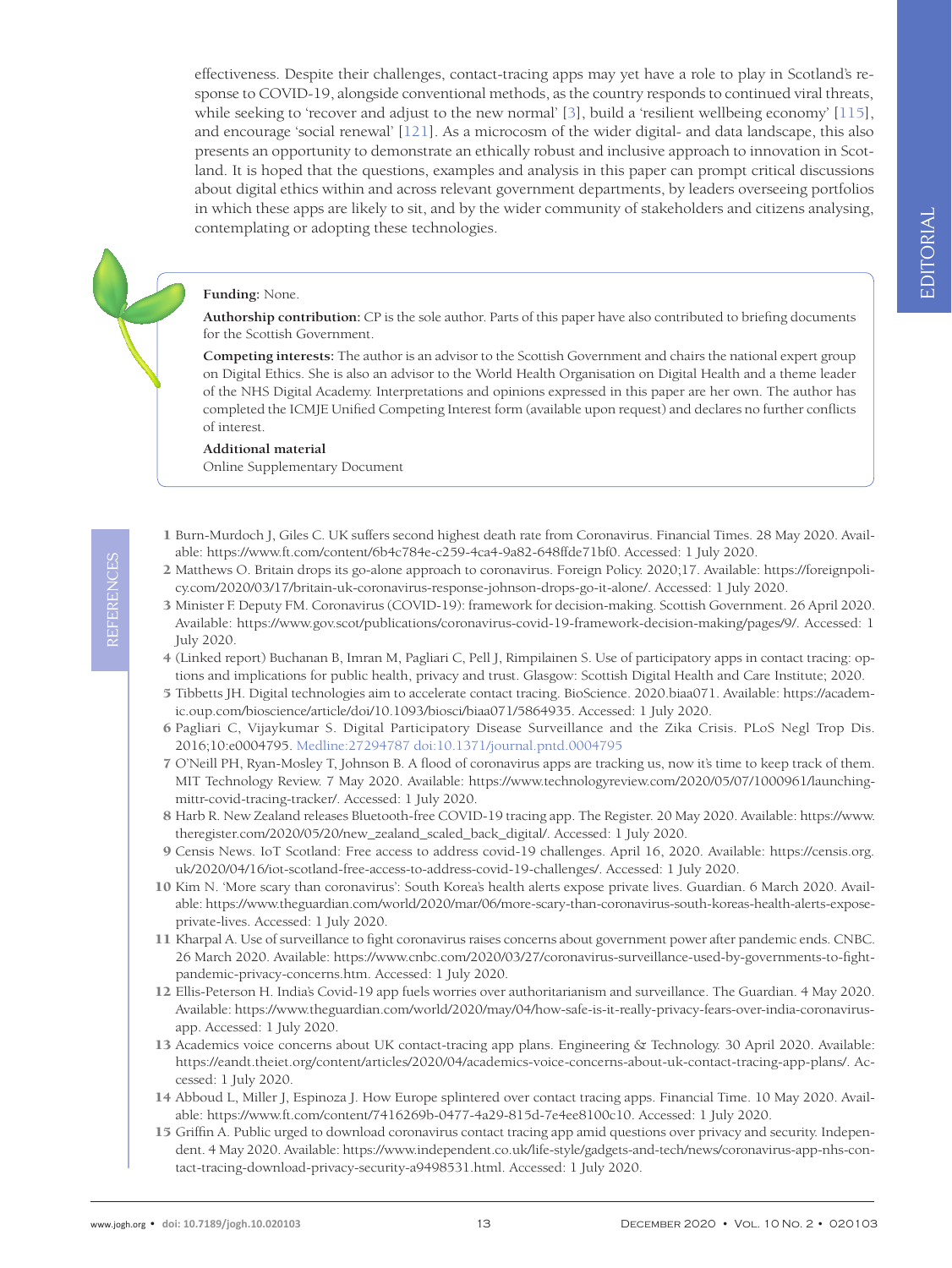- <span id="page-13-0"></span>16 Burgess M. Just how anonymous is the NHS Covid-19 contact tracing app? Wired. 12 May 2020. Available: [https://www.](https://www.wired.co.uk/article/nhs-covid-app-data-anonymous) [wired.co.uk/article/nhs-covid-app-data-anonymous.](https://www.wired.co.uk/article/nhs-covid-app-data-anonymous) Accessed: 1 July 2020.
- <span id="page-13-1"></span>17 Department of Health and Social Care. Next phase of coronavirus (COVID-19) app announced. 18 June 2020. Available: https://www.gov.uk/government/news/next-phase-of-nhs-coronavirus-covid-19-app-announced. Accessed: 1 July 2020.
- <span id="page-13-2"></span>18 Chowdry H, et al. NHS Track and Trace all: how will it work and when can you download it. Telegraph. 17 June 2020. Available: https://www.telegraph.co.uk/technology/2020/06/17/nhs-app-trace-track-coronavirus-download/. Accessed: 1 July 2020.
- <span id="page-13-3"></span>19 Downey A. Three Scottish Trusts trial Covd-19 contact-tracing software. Digital Health Networks. 20 May 2020. Available: https://www.digitalhealth.net/2020/05/three-scottish-trusts-trial-covid-19-contact-tracing-software/. Accessed: 1 July 2020.
- <span id="page-13-4"></span>20 Scottish Government. Coronavirus (COVID-19): test, trace, isolate, support strategy. 4 May 2020. Available: [https://www.](https://www.gov.scot/publications/coronavirus-covid-19-test-trace-isolate-support/pages/6/) [gov.scot/publications/coronavirus-covid-19-test-trace-isolate-support/pages/6/](https://www.gov.scot/publications/coronavirus-covid-19-test-trace-isolate-support/pages/6/). Accessed: 1 July 2020.
- <span id="page-13-5"></span>21 Inform NHS. NHS24 Coronavirus (COVD-19) App. Available: [https://www.nhsinform.scot/care-support-and-rights/](https://www.nhsinform.scot/care-support-and-rights/tools-and-apps/nhs-24-coronavirus-covid-19-app) [tools-and-apps/nhs-24-coronavirus-covid-19-app.](https://www.nhsinform.scot/care-support-and-rights/tools-and-apps/nhs-24-coronavirus-covid-19-app) Accessed: 1 July 2020.
- <span id="page-13-6"></span>22 Department of Health. Dedicated Northern Ireland covid-19 app launched. Northern Ireland Government March 27 2020. Available: https://www.health-ni.gov.uk/news/dedicated-northern-ireland-covid-19-app-launched. Accessed: 1 July 2020.
- <span id="page-13-7"></span>23 Manthorpe R. Northern Ireland rejects UK's COVID-19 contact tracing app. Sky News. 21 May 2020. Available: [https://](https://news.sky.com/story/coronavirus-northern-ireland-rejects-uks-covid-19-contact-tracing-app-11992232) [news.sky.com/story/coronavirus-northern-ireland-rejects-uks-covid-19-contact-tracing-app-11992232.](https://news.sky.com/story/coronavirus-northern-ireland-rejects-uks-covid-19-contact-tracing-app-11992232) Accessed: 1 July 2020.
- <span id="page-13-8"></span>24 Hayward W. New app created to track coronavirus in Wales. Wales Online. 11 April 2020. Available: [https://www.wale](https://www.walesonline.co.uk/news/health/coronavirus-covid-symptoms-app-phone-18075865)[sonline.co.uk/news/health/coronavirus-covid-symptoms-app-phone-18075865.](https://www.walesonline.co.uk/news/health/coronavirus-covid-symptoms-app-phone-18075865) Accessed: 1 July 2020.
- <span id="page-13-9"></span>25 Hoepman JJ. Stop the Google and Apple contact tracing platform or be ready to ditch your smartphone. (Blog). 11 April 2020. Available: [https://blog.xot.nl/2020/04/11/stop-the-apple-and-google-contact-tracing-platform-or-be-ready-to](https://blog.xot.nl/2020/04/11/stop-the-apple-and-google-contact-tracing-platform-or-be-ready-to-ditch-your-smartphone/)[ditch-your-smartphone/](https://blog.xot.nl/2020/04/11/stop-the-apple-and-google-contact-tracing-platform-or-be-ready-to-ditch-your-smartphone/). Accessed: 1 July 2020.
- <span id="page-13-10"></span>26 Bengio Y, Ippolito D, Janda R, Jarvie M, Prud'homme B, Rousseau J-F, et al. Inherent privacy limitations of decentralized contact tracing apps. J Am Med Inform Assoc. 2020;ocaa153. Online ahead of print. [Medline:32584990](https://www.ncbi.nlm.nih.gov/entrez/query.fcgi?cmd=Retrieve&db=PubMed&list_uids=32584990&dopt=Abstract) doi: [10.1093/](https://doi.org/10.1093/jamia/ocaa153) [jamia/ocaa153](https://doi.org/10.1093/jamia/ocaa153)
- <span id="page-13-11"></span>27 Big Data Institute. Digital contact tracing can slow or even or even stop coronavirus transmission and ease us out of lockdown. University of Oxford. Available: [https://www.bdi.ox.ac.uk/news/digital-contact-tracing-can-slow-or-even-stop](https://www.bdi.ox.ac.uk/news/digital-contact-tracing-can-slow-or-even-stop-coronavirus-transmission-and-ease-us-out-of-lockdown)[coronavirus-transmission-and-ease-us-out-of-lockdown](https://www.bdi.ox.ac.uk/news/digital-contact-tracing-can-slow-or-even-stop-coronavirus-transmission-and-ease-us-out-of-lockdown). Accessed: 1 July 2020.
- <span id="page-13-12"></span>28 Sterckx S, Rakoc V, Cockbain J, Borry P, et al. "You hoped we would sleepwalk into accepting the collection of our data": controversies surrounding the UK care.data scheme and their wider relevance for biomedical research. Med Health Care Philos. 2016;19:177-90[. Medline:26280642](https://www.ncbi.nlm.nih.gov/entrez/query.fcgi?cmd=Retrieve&db=PubMed&list_uids=26280642&dopt=Abstract) [doi:10.1007/s11019-015-9661-6](https://doi.org/10.1007/s11019-015-9661-6)
- <span id="page-13-13"></span>29 Aitken M, de St Jorre J, Pagliari C, Jepson R, Cunningham-Burley S. Public responses to the sharing and linkage of health data for research purposes: a systematic review. BMC Med Ethics. 2016;17:73[. Medline:27832780](https://www.ncbi.nlm.nih.gov/entrez/query.fcgi?cmd=Retrieve&db=PubMed&list_uids=27832780&dopt=Abstract) [doi:10.1186/s12910-](https://doi.org/10.1186/s12910-016-0153-x) [016-0153-x](https://doi.org/10.1186/s12910-016-0153-x)
- <span id="page-13-14"></span>30 Markel H. Contemplating pandemics – the role of historic enquiry in developing pandemic mitigation strategies for the twenty first century. In Ethical and Legal Considerations in Mitigating Pandemic Disease. Washington (DC): National Academies Press (US); 2007.
- <span id="page-13-15"></span>31 The Conversation. Coronavirus: survey reveals what the public wants from a contact tracing app. 15 May 2020. Available: [https://theconversation.com/coronavirus-survey-reveals-what-the-public-wants-from-a-contact-tracing](https://theconversation.com/coronavirus-survey-reveals-what-the-public-wants-from-a-contact-tracing-app-138574)[app-138574.](https://theconversation.com/coronavirus-survey-reveals-what-the-public-wants-from-a-contact-tracing-app-138574) Accessed: 1 July 2020.
- 32 Crouch H. BCS survey reveals contact tracing app skepticism. Digital Health Networks. 26 May 2020. Available: [https://](https://www.digitalhealth.net/2020/05/bcs-survey-contact-tracing-app/) [www.digitalhealth.net/2020/05/bcs-survey-contact-tracing-app/](https://www.digitalhealth.net/2020/05/bcs-survey-contact-tracing-app/). Accessed: 1 July 2020.
- <span id="page-13-16"></span>33 Health Foundation. Contact tracing threatens to exacerbate unequal risk of COVID-19. 3 June 2020. Available: [https://](https://www.health.org.uk/news-and-comment/news/contact-tracing-app-threatens-to-exacerbate-unequal-risk-of-covid-19) [www.health.org.uk/news-and-comment/news/contact-tracing-app-threatens-to-exacerbate-unequal-risk-of-covid-19.](https://www.health.org.uk/news-and-comment/news/contact-tracing-app-threatens-to-exacerbate-unequal-risk-of-covid-19) Accessed: 1 July 2020
- <span id="page-13-17"></span>34 McKeon A, Patel R, Burall S, Bradley J. Rapid online deliberation on Covid-19 technologies. Ada Lovelace Institute (undated). Available: [https://www.adalovelaceinstitute.org/our-work/rethinking-data/rapid-online-deliberation-on-covid-](https://www.adalovelaceinstitute.org/our-work/rethinking-data/rapid-online-deliberation-on-covid-19-technologies/)[19-technologies/](https://www.adalovelaceinstitute.org/our-work/rethinking-data/rapid-online-deliberation-on-covid-19-technologies/). Accessed: 1 July 2020.
- <span id="page-13-18"></span>35 Scottish Government. Coronavirus (Covid-19) Framework for decision making. Overview of Public Engagement. 21 May 2020. Available: [https://www.gov.scot/publications/coronavirus-covid-19-framework-decision-making-overview](https://www.gov.scot/publications/coronavirus-covid-19-framework-decision-making-overview-public-engagement/pages/3/)[public-engagement/pages/3/](https://www.gov.scot/publications/coronavirus-covid-19-framework-decision-making-overview-public-engagement/pages/3/). Accessed: 1 July 2020.
- <span id="page-13-19"></span>36 Disconnected. Understanding digital inclusion and improving access. Citizens Advice Scotland. 18 February 2020. Available: https://www.cas.org.uk/system/files/publications/cas\_disconnected\_report.pdf. Accessed: 1 July 2020.
- <span id="page-13-20"></span>37 Contact-tracing app risks widening digital divide, MPs told. Express and Star. 15 May 2015. Available: [https://www.ex](https://www.expressandstar.com/news/uk-news/2020/05/15/contact-tracing-app-risks-widening-digital-and-social-divide-mps-told/)[pressandstar.com/news/uk-news/2020/05/15/contact-tracing-app-risks-widening-digital-and-social-divide-mps-told/](https://www.expressandstar.com/news/uk-news/2020/05/15/contact-tracing-app-risks-widening-digital-and-social-divide-mps-told/). Accessed: 1 July 2020.
- <span id="page-13-21"></span>38 Slater A. No One Left Behind Digital Scotland: COVID-19. SCVO. 19 March 2020. Available: [https://scvo.org.](https://scvo.org.uk/p/36175/2020/03/19/no-one-left-behind-digital-scotland-covid-19) [uk/p/36175/2020/03/19/no-one-left-behind-digital-scotland-covid-19.](https://scvo.org.uk/p/36175/2020/03/19/no-one-left-behind-digital-scotland-covid-19) Accessed: 1 July 2020.
- <span id="page-13-22"></span>39 Dearden L. New NHS contact tracing app vulnerable to 'malicious false alerts' warn expert. Independent. 5 May 2020. Available: [https://www.independent.co.uk/news/uk/home-news/coronavirus-app-nhs-contact-tracing-cyber-attack-hack](https://www.independent.co.uk/news/uk/home-news/coronavirus-app-nhs-contact-tracing-cyber-attack-hack-a9500401.html)[a9500401.html](https://www.independent.co.uk/news/uk/home-news/coronavirus-app-nhs-contact-tracing-cyber-attack-hack-a9500401.html). Accessed: 1 July 2020.

**REFERENCES** REFERENCES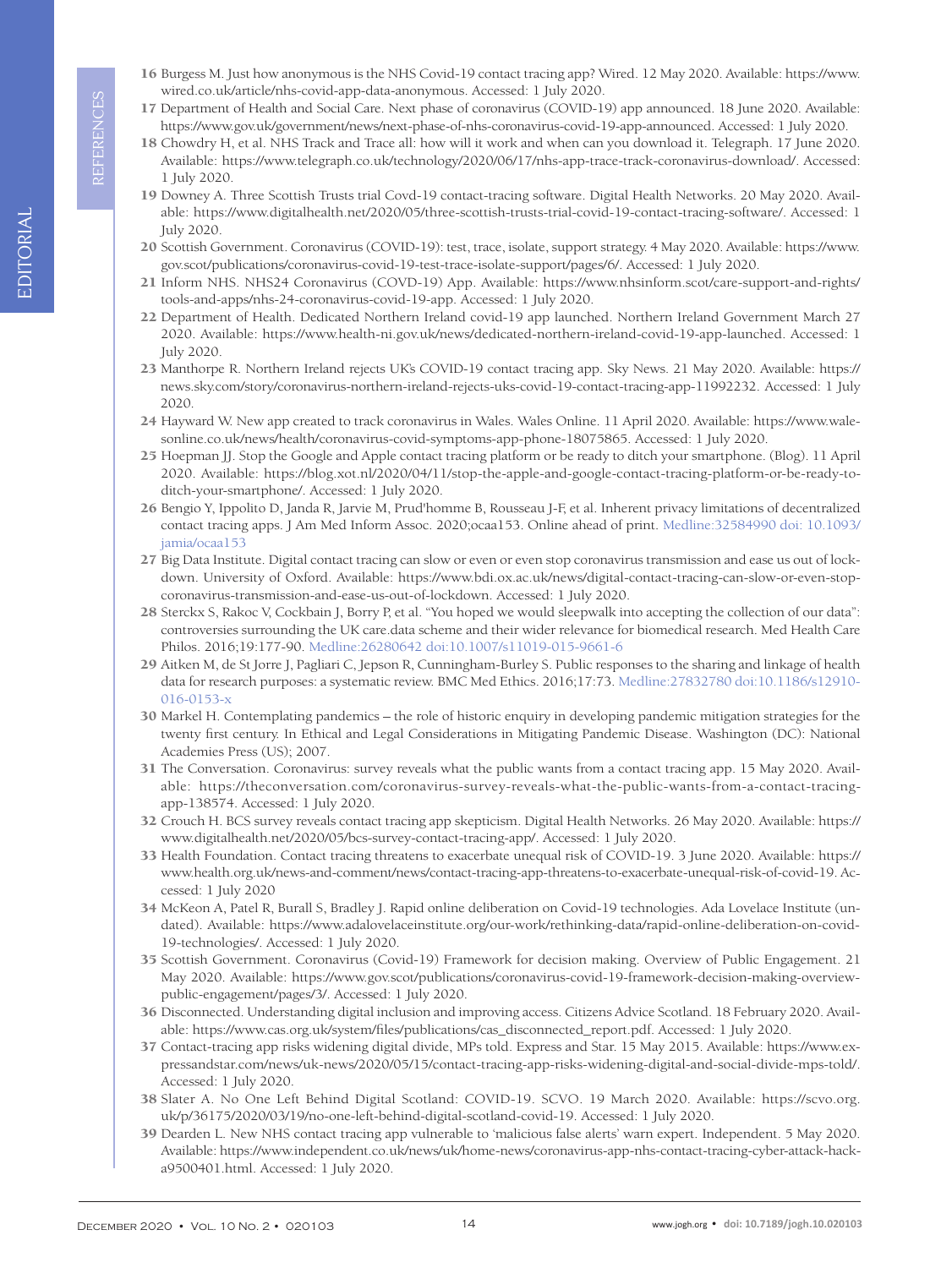- <span id="page-14-0"></span>40 Cannicott S. The ethics of contact tracing apps: international perspectives. Centre for Data Ethics and Innovation, Blog. 12 May 2020. Available: [https://cdei.blog.gov.uk/2020/05/12/the-ethics-of-contact-tracing-apps-international-perspec](https://cdei.blog.gov.uk/2020/05/12/the-ethics-of-contact-tracing-apps-international-perspectives/)[tives/](https://cdei.blog.gov.uk/2020/05/12/the-ethics-of-contact-tracing-apps-international-perspectives/). Accessed: 1 July 2020.
- <span id="page-14-1"></span>41 Ethical considerations to guild the use of digital proximity tracking technologies for COVID-19 contact tracing. Interim guidance. World Health Organization. 28 May 2020. Available: [https://www.who.int/publications/i/item/WHO-](https://www.who.int/publications/i/item/WHO-2019-nCoV-Ethics_Contact_tracing_apps-2020)[2019-nCoV-Ethics\\_Contact\\_tracing\\_apps-2020](https://www.who.int/publications/i/item/WHO-2019-nCoV-Ethics_Contact_tracing_apps-2020).1 Accessed: 1 July 2020.
- <span id="page-14-2"></span>42 Morley J, Cowls J, Taddeo M, Floridi L, et al. Ethical guidelines for COVID-19 contact tracing apps. Nature. 2020;582:29- 31. [Medline:32467596](https://www.ncbi.nlm.nih.gov/entrez/query.fcgi?cmd=Retrieve&db=PubMed&list_uids=32467596&dopt=Abstract) [doi:10.1038/d41586-020-01578-0](https://doi.org/10.1038/d41586-020-01578-0)
- <span id="page-14-3"></span>43 DataEthics UK Contact tracing apps are not just a privacy tech issue it's a question of power. 20 May 2020. Available: [https://](https://dataethics.eu/contact-tracing-apps-are-not-just-a-privacy-tech-issue-its-a-question-of-power/) [dataethics.eu/contact-tracing-apps-are-not-just-a-privacy-tech-issue-its-a-question-of-power/.](https://dataethics.eu/contact-tracing-apps-are-not-just-a-privacy-tech-issue-its-a-question-of-power/) Accessed: 1 July 2020.
- <span id="page-14-4"></span>44 Pagliari C. The risks of basing digital health strategy on industry hype and alluring prototypes. ICT&Health. 3 April 2019. Available: [https://www.ictandhealth.com/news/the-risks-of-basing-digital-health-strategy-on-industry-hype-and](https://www.ictandhealth.com/news/the-risks-of-basing-digital-health-strategy-on-industry-hype-and-alluring-prototypes/)[alluring-prototypes/.](https://www.ictandhealth.com/news/the-risks-of-basing-digital-health-strategy-on-industry-hype-and-alluring-prototypes/) Accessed: 1 July 2020.
- <span id="page-14-5"></span>45 Committee on Standards in Public Life. Ethical standards for providers of public services. UK Government. June 2014. Available: [https://assets.publishing.service.gov.uk/government/uploads/system/uploads/attachment\\_data/file/336942/](https://assets.publishing.service.gov.uk/government/uploads/system/uploads/attachment_data/file/336942/CSPL_EthicalStandards_web.pdf) [CSPL\\_EthicalStandards\\_web.pdf.](https://assets.publishing.service.gov.uk/government/uploads/system/uploads/attachment_data/file/336942/CSPL_EthicalStandards_web.pdf) Accessed: 1 July 2020.
- <span id="page-14-6"></span>46 UK Information Commissioner's Office. COVID-19 contact tracing: data protection expectations on app development. May 2020. Available: [https://ico.org.uk/media/for-organisations/documents/2617676/ico-contact-tracing-recommenda](https://ico.org.uk/media/for-organisations/documents/2617676/ico-contact-tracing-recommendations.pdf)[tions.pdf](https://ico.org.uk/media/for-organisations/documents/2617676/ico-contact-tracing-recommendations.pdf). Accessed: 1 July 2020.
- <span id="page-14-7"></span>47 Joint Human Rights Committee. Committee drafts Bill on COVID-19 contact tracing app. UK Parliament. 15 May 2020. Available: [https://www.parliament.uk/business/committees/committees-a-z/joint-select/human-rights-committee/news](https://www.parliament.uk/business/committees/committees-a-z/joint-select/human-rights-committee/news-parliament-2017/covid-contact-tracing-app-draft-bill-19-21/)[parliament-2017/covid-contact-tracing-app-draft-bill-19-21/.](https://www.parliament.uk/business/committees/committees-a-z/joint-select/human-rights-committee/news-parliament-2017/covid-contact-tracing-app-draft-bill-19-21/) Accessed: 1 July 2020.
- <span id="page-14-8"></span>48 Joint Select Committee. Report on the contact tracing app published. UK Parliament. 7 May 2020. Available: [https://](https://www.parliament.uk/business/committees/committees-a-z/joint-select/human-rights-committee/news-parliament-2017/covid-19-contact-tracing-app-report-published-19-21/) [www.parliament.uk/business/committees/committees-a-z/joint-select/human-rights-committee/news-parliament-2017/](https://www.parliament.uk/business/committees/committees-a-z/joint-select/human-rights-committee/news-parliament-2017/covid-19-contact-tracing-app-report-published-19-21/) [covid-19-contact-tracing-app-report-published-19-21/.](https://www.parliament.uk/business/committees/committees-a-z/joint-select/human-rights-committee/news-parliament-2017/covid-19-contact-tracing-app-report-published-19-21/) Accessed: 1 July 2020.
- <span id="page-14-9"></span>49 LexisNexis. Data protection concerns expressed for contact tracing amid coronavirus (Covid-19) LNB News. 1 June 2020. Available: [https://www.lexisnexis.co.uk/blog/covid-19/data-protection-concerns-expressed-for-contact-tracing](https://www.lexisnexis.co.uk/blog/covid-19/data-protection-concerns-expressed-for-contact-tracing-amid-coronavirus-(covid-19))[amid-coronavirus-\(covid-19\)](https://www.lexisnexis.co.uk/blog/covid-19/data-protection-concerns-expressed-for-contact-tracing-amid-coronavirus-(covid-19)). Accessed: 1 July 2020.
- <span id="page-14-10"></span>50 Human Rights Watch. Covid-19 apps pose serious human rights risks. 13 May 2020. Available: [https://www.hrw.org/](https://www.hrw.org/news/2020/05/13/covid-19-apps-pose-serious-human-rights-risks) [news/2020/05/13/covid-19-apps-pose-serious-human-rights-risks](https://www.hrw.org/news/2020/05/13/covid-19-apps-pose-serious-human-rights-risks). Accessed: 1 July 2020.
- <span id="page-14-11"></span>51 Reintjes R. Lessons in contact tracing from Germany. BMJ. 2020;369:m2522. [Medline:32586833](https://www.ncbi.nlm.nih.gov/entrez/query.fcgi?cmd=Retrieve&db=PubMed&list_uids=32586833&dopt=Abstract) [doi:10.1136/bmj.](https://doi.org/10.1136/bmj.m2522) [m2522](https://doi.org/10.1136/bmj.m2522)
- <span id="page-14-12"></span>52 Public Health England. Disparities in the risk and outcomes of Covid-19. Crown Copyright. June 2020. Available: [https://](https://assets.publishing.service.gov.uk/government/uploads/system/uploads/attachment_data/file/892085/disparities_review.pdf) [assets.publishing.service.gov.uk/government/uploads/system/uploads/attachment\\_data/file/892085/disparities\\_review.](https://assets.publishing.service.gov.uk/government/uploads/system/uploads/attachment_data/file/892085/disparities_review.pdf) [pdf.](https://assets.publishing.service.gov.uk/government/uploads/system/uploads/attachment_data/file/892085/disparities_review.pdf) Accessed: 1 July 2020.
- <span id="page-14-13"></span>53 Tapper J. Minorities more at risk from COVID-19 because of racism, says report. Guardian. 13 June 2020. Available: [https://www.theguardian.com/inequality/2020/jun/13/leaked-report-says-racism-and-inequality-increase-covid-19-risk](https://www.theguardian.com/inequality/2020/jun/13/leaked-report-says-racism-and-inequality-increase-covid-19-risk-for-minorities)[for-minorities.](https://www.theguardian.com/inequality/2020/jun/13/leaked-report-says-racism-and-inequality-increase-covid-19-risk-for-minorities) Accessed: 1 July 2020.
- <span id="page-14-14"></span>54 Scottish Government eHealth Division. Covid-19 Information Governance Advice. Undated. [https://www.information](https://www.informationgovernance.scot.nhs.uk/covid-19-information-governance-advice/)[governance.scot.nhs.uk/covid-19-information-governance-advice/.](https://www.informationgovernance.scot.nhs.uk/covid-19-information-governance-advice/) Accessed: 1 July 2020.
- <span id="page-14-15"></span>55 Hoeksma J. Norway forced to backtrack on mass surveillance track and trace app. Digit Health. 2020;18. Available: https://www.digitalhealth.net/2020/06/norway-track-and-trace-app/. Accessed: 1 July 2020.
- <span id="page-14-16"></span>56 UK Government. Public Health Control of Disease Act 1984 via Wikipedia. Available: [https://en.wikipedia.org/wiki/Pub](https://en.wikipedia.org/wiki/Public_Health_(Control_of_Disease)_Act_1984)[lic\\_Health\\_\(Control\\_of\\_Disease\)\\_Act\\_1984.](https://en.wikipedia.org/wiki/Public_Health_(Control_of_Disease)_Act_1984) Accessed: 1 July 2020.
- <span id="page-14-17"></span>57 Milford A. The legal basis for quarantine. Kingsley Napley. 6 June 2020. Available: [https://www.kingsleynapley.co.uk/](https://www.kingsleynapley.co.uk/insights/blogs/criminal-law-blog/covid-19-the-legal-basis-for-quarantine) [insights/blogs/criminal-law-blog/covid-19-the-legal-basis-for-quarantine.](https://www.kingsleynapley.co.uk/insights/blogs/criminal-law-blog/covid-19-the-legal-basis-for-quarantine) Accessed: 1 July 2020.
- <span id="page-14-18"></span>58 Chen C. Poland's Covid-19 selfie app raises privacy questions. Privacy News Online. 25 March 2020. Available: [https://](https://www.privateinternetaccess.com/blog/polands-covid-19-selfie-app-raises-privacy-questions-will-everyone-eventually-be-tracked/) [www.privateinternetaccess.com/blog/polands-covid-19-selfie-app-raises-privacy-questions-will-everyone-eventually-be](https://www.privateinternetaccess.com/blog/polands-covid-19-selfie-app-raises-privacy-questions-will-everyone-eventually-be-tracked/)[tracked/](https://www.privateinternetaccess.com/blog/polands-covid-19-selfie-app-raises-privacy-questions-will-everyone-eventually-be-tracked/). Accessed: 1 July 2020.
- <span id="page-14-19"></span>59 Greig F. UK quarantine rules explained. Scotsman. 9 June 2020. Available: [https://www.scotsman.com/news/uk-news/](https://www.scotsman.com/news/uk-news/uk-quarantine-rules-explained-14-day-self-isolation-period-after-travel-explained-following-its-launch-2849322) [uk-quarantine-rules-explained-14-day-self-isolation-period-after-travel-explained-following-its-launch-2849322](https://www.scotsman.com/news/uk-news/uk-quarantine-rules-explained-14-day-self-isolation-period-after-travel-explained-following-its-launch-2849322). Accessed: 1 July 2020.
- <span id="page-14-20"></span>60 Citizens' Advice Scotland. Coronavirus scams. Undated. Available: [https://www.citizensadvice.org.uk/scotland/consum](https://www.citizensadvice.org.uk/scotland/consumer/scams/common-scams-s1/)[er/scams/common-scams-s1/.](https://www.citizensadvice.org.uk/scotland/consumer/scams/common-scams-s1/) Accessed: 1 July 2020.
- <span id="page-14-21"></span>61 Brewster T. Coronavirus scam alert. Covid-19 map malware can spy on you through your android microphone and camera. Forbes. 2020;18. Available: [https://www.forbes.com/sites/thomasbrewster/2020/03/18/coronavirus-scam-alert-cov](https://www.forbes.com/sites/thomasbrewster/2020/03/18/coronavirus-scam-alert-covid-19-map-malware-can-spy-on-you-through-your-android-microphone-and-camera/)[id-19-map-malware-can-spy-on-you-through-your-android-microphone-and-camera/](https://www.forbes.com/sites/thomasbrewster/2020/03/18/coronavirus-scam-alert-covid-19-map-malware-can-spy-on-you-through-your-android-microphone-and-camera/). Accessed: 1 July , 2020.
- <span id="page-14-22"></span>62 Holeman I, Cookson T, Pagliari C. Digital technology for health sector governance in low- and middle-income countries: scoping review. J Glob Health. 2016;6:020408. [Medline:27648255](https://www.ncbi.nlm.nih.gov/entrez/query.fcgi?cmd=Retrieve&db=PubMed&list_uids=27648255&dopt=Abstract) [doi:10.7189/jogh.06.020408](https://doi.org/10.7189/jogh.06.020408)
- <span id="page-14-23"></span>63 Good Governance and the Rule of Law. United States Council for International Business. January 2015. Available: [https://](https://www.uscib.org/docs/Governance%20and%20the%20Rule%20of%20Law.pdf) [www.uscib.org/docs/Governance%20and%20the%20Rule%20of%20Law.pdf.](https://www.uscib.org/docs/Governance%20and%20the%20Rule%20of%20Law.pdf) Accessed: 1 July 2020.
- <span id="page-14-24"></span>64 Culnane C, Teague V. Security analysis of the NHS COVID-19 App. StateofIT. 19 May 2012. Available: [https://stateofit.](https://stateofit.com/UKContactTracing/) [com/UKContactTracing/.](https://stateofit.com/UKContactTracing/) Accessed: 1 July 2020.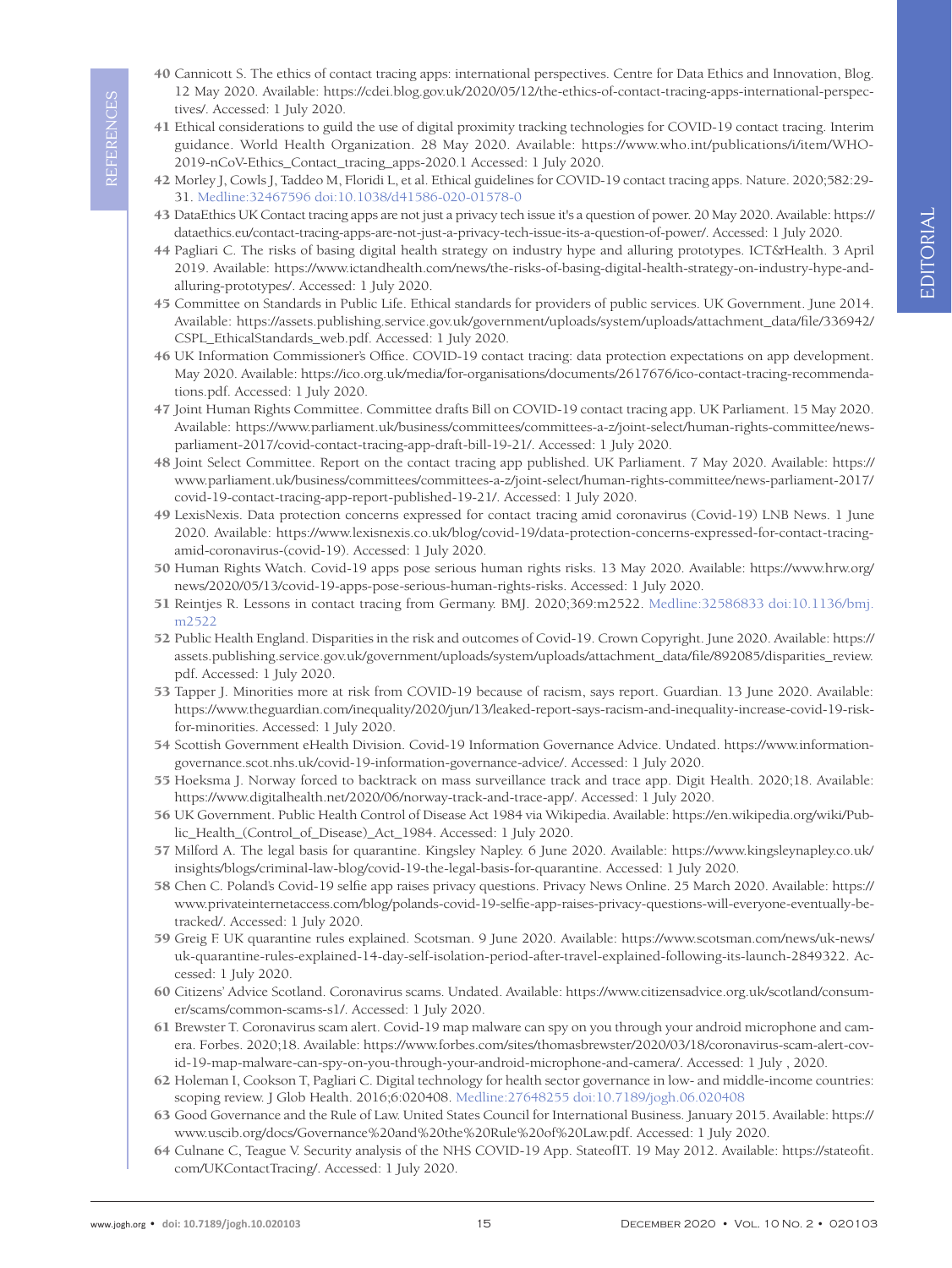- <span id="page-15-0"></span>65 Pagliari C. Digital health and pandemics: what Covid-19 reveals about the challenges. ICT&Health. 18 Mary 2020. Available: https://www.ictandhealth.com/news/digital-health-and-pandemics-what-covid-19-reveals-about-the-challenges/. Accessed: 1 July 2020.
- <span id="page-15-1"></span>66 Weinberg N, Pagliari C. Covid-19 reveals the need to review the transparency and independence of scientific advice. UK Constitutional Law Association. 16 June 2020. Available: https://ukconstitutionallaw.org/2020/06/16/nyasha-weinbergand-claudia-pagliari-covid-19-reveals-the-need-to-review-the-transparency-and-independence-of-scientific-advice/. Accessed: 1 July 2020.
- <span id="page-15-2"></span>67 McGuiness A. Coronavirus Track and Trace system can work without app, minister says. Sky News. 21 May 2020. Available: https://news.sky.com/story/coronavirus-track-and-trace-system-can-work-without-app-minister-says-11991959. Accessed: 1 July 2020.
- <span id="page-15-3"></span>68 Blenkov A. The UK plans to issue coronavirus 'immunity passports' so people can leave the lockdown early. Business Insider. 3 April 2020. Available: https://www.businessinsider.com/uk-plans-coronavirus-immunity-passports-so-britscan-leave-lockdown-2020-4?r=US&IR=T. Accessed: 1 July 2020.
- <span id="page-15-4"></span>69 Wakefield J. NHS app paves the way for immunity passports. BBC. 27 May 2020. Available: https://www.bbc.co.uk/ news/technology-52807414. Accessed: 1 July 2020.
- <span id="page-15-5"></span>70 Goodman J, Carmichael F. Coronavirus: contact-tracing rumours debunked. BBC News. 13 June 2020. Available: https:// www.bbc.co.uk/news/53021722. Accessed: 1 July 2020.
- <span id="page-15-6"></span>71 Turk V. How Dominic Cummings could ruin the UK's coronavirus response. Wired. 28 May 2020. Available: https:// www.wired.co.uk/article/dominic-cummings-coronavirus-lockdown. Accessed: 1 July 2020.
- <span id="page-15-7"></span>72 Lomas N. UK privacy and security experts warn over coronavirus app mission creep. TechCrunch. 29 April 2020. Available: https://techcrunch.com/2020/04/29/uk-privacy-and-security-experts-warn-over-coronavirus-app-mission-creep/? ncid=txtlnkusaolp00000618. Accessed: 1 July 2020.
- <span id="page-15-8"></span>73 Burgess M. Just how anonymous is the Covid-19 contact tracing app? Wired. 12 May 2020. https://www.wired.co.uk/ article/nhs-covid-app-data-anonymous. Accessed: 1 July 2020.
- <span id="page-15-9"></span>74 Hall K. Pandemic, panic and patient data: tech firms and the NHS in a time of crisis. Prospect. 7 May 2020. Available: https://www.prospectmagazine.co.uk/politics/pandemic-panic-and-patient-data-tech-firms-and-the-nhs-in-a-time-ofcrisis. Accessed: 1 July 2020.
- <span id="page-15-10"></span>75 Privacy International. NHS deal with Palantir raises fears of vendor lock-in. Available: https://privacyinternational.org/ examples/3814/nhs-deal-palantir-raises-fears-vendor-lock. Accessed: 1 July 2020.
- <span id="page-15-11"></span>76 Fitzgerald M, Crider C. Under pressure, UK government releases NHS COVID data deals with big tech. Open Democracy. 5 June 2020. Available: https://www.opendemocracy.net/en/under-pressure-uk-government-releases-nhs-covid-data-deals-big-tech/. Accessed: 1 July 2020.
- <span id="page-15-12"></span>77 Dearden. NHS coronavirus contact tracing app will have 'unintended consequences' senior official says. Independent. 4 May 2020. Available: https://www.independent.co.uk/news/health/nhs-coronavirus-tracing-app-nhsx-matthew-goulda9498346.html. Accessed: 1 July 2020.
- <span id="page-15-13"></span>78 Starkbaum J, Felt U. Negotiating the re-use of health data: Research, Big Data and the European General Data Protection Regulation. Big Data Soc. 2019. [doi:10.1177/2053951719862594.](https://doi.org/10.1177/2053951719862594)
- <span id="page-15-14"></span>79 Usher Institute. Statement on COVID-19 Symptom Tracker app. 7 April 2020. Available: https://www.ed.ac.uk/usher/ breathe/latest/statement-covid-19-symptom-tracker-app. Accessed: 1 July 2020.
- <span id="page-15-15"></span>80 Academy of Medical Sciences. Personal data for public good: using health information in medical research. 2006. Available: https://acmedsci.ac.uk/policy/policy-projects/personal-data. Accessed: 1 July 2020.
- <span id="page-15-16"></span>81 Menni C, Valdes AM, Freidin MB, Sudre CH, Nguyen LH, Drew DA, et al. Real-time tracking of self-reported symptoms to predict potential COVID-19. Nat Med. 2020. Online ahead of print[. Medline:32393804](https://www.ncbi.nlm.nih.gov/entrez/query.fcgi?cmd=Retrieve&db=PubMed&list_uids=32393804&dopt=Abstract) [doi:10.1038/s41591-020-0916-2](https://doi.org/10.1038/s41591-020-0916-2)
- <span id="page-15-17"></span>82 Ministry of Defence. jHub support NHSX to securely share COVID-19 symptom data. UK Government. 19 May 2020. Available: https://www.gov.uk/government/news/jhub-support-nhsx-to-securely-share-covid-19-symptom-data. Accessed: 1 July 2020.
- <span id="page-15-18"></span>83 Magrabi F, Habli I, Sujan M, Wong D, Thimbleby H, Baker M, et al. Why is it so difficult to govern mobile apps in healthcare? BMJ Health Care Inform. 2019;26:e100006. [Medline:31744843](https://www.ncbi.nlm.nih.gov/entrez/query.fcgi?cmd=Retrieve&db=PubMed&list_uids=31744843&dopt=Abstract) [doi:10.1136/bmjhci-2019-100006](https://doi.org/10.1136/bmjhci-2019-100006)
- <span id="page-15-19"></span>84 Du Preez D. The UK does not need a new AI regulator, but the government is failing on openness. Diginomica/Government. 10 February 2020. Available: https://diginomica.com/uk-does-not-need-new-ai-regulator-government-failingopenness. Accessed: 1 July 2020.
- <span id="page-15-20"></span>85 Singaporeans trust up in government and the media. Straits Times. 18 March 2019. Available: https://www.straitstimes. com/singapore/singaporeans-trust-up-in-govt-media-survey. Accessed: 1 July 2020.
- <span id="page-15-21"></span>86 Sim D. Why aren't Singapore residents using the TraceTogether contact tracing app? SCMP. 18 May 2020. Available: https://www.scmp.com/week-asia/people/article/3084903/coronavirus-why-arent-singapore-residents-using-tracetogether. Accessed: 1 July 2020.
- <span id="page-15-22"></span>87 Patten T. A healthy dose of caution: an analysis of Australia's My Health Record. Baker McKenzie. 17 April 2019. Avaiable: https://www.bakermckenzie.com/en/insight/publications/2019/04/a-healthy-dose-of-caution. Accessed: 1 July 2020.
- <span id="page-15-23"></span>88 Barbaschow A. COVIDSafe legislation enters Parliament, with a few added privacy safeguards. ZDNet. 13 May 2020. Available: https://www.zdnet.com/article/covidsafe-legislation-enters-parliament-with-a-few-added-privacy-safeguards/. Accessed: 1 July 2020.
- <span id="page-15-24"></span>89 University of Western Australia. Why only half of Australians downloaded the COVIDSafe App. Medical Xpress. 4 June 2020. Available: https://medicalxpress.com/news/2020-06-australians-downloaded-covidsafe-app.html. Accessed: 1 July 2020.

**REFERENCES** REFERENCES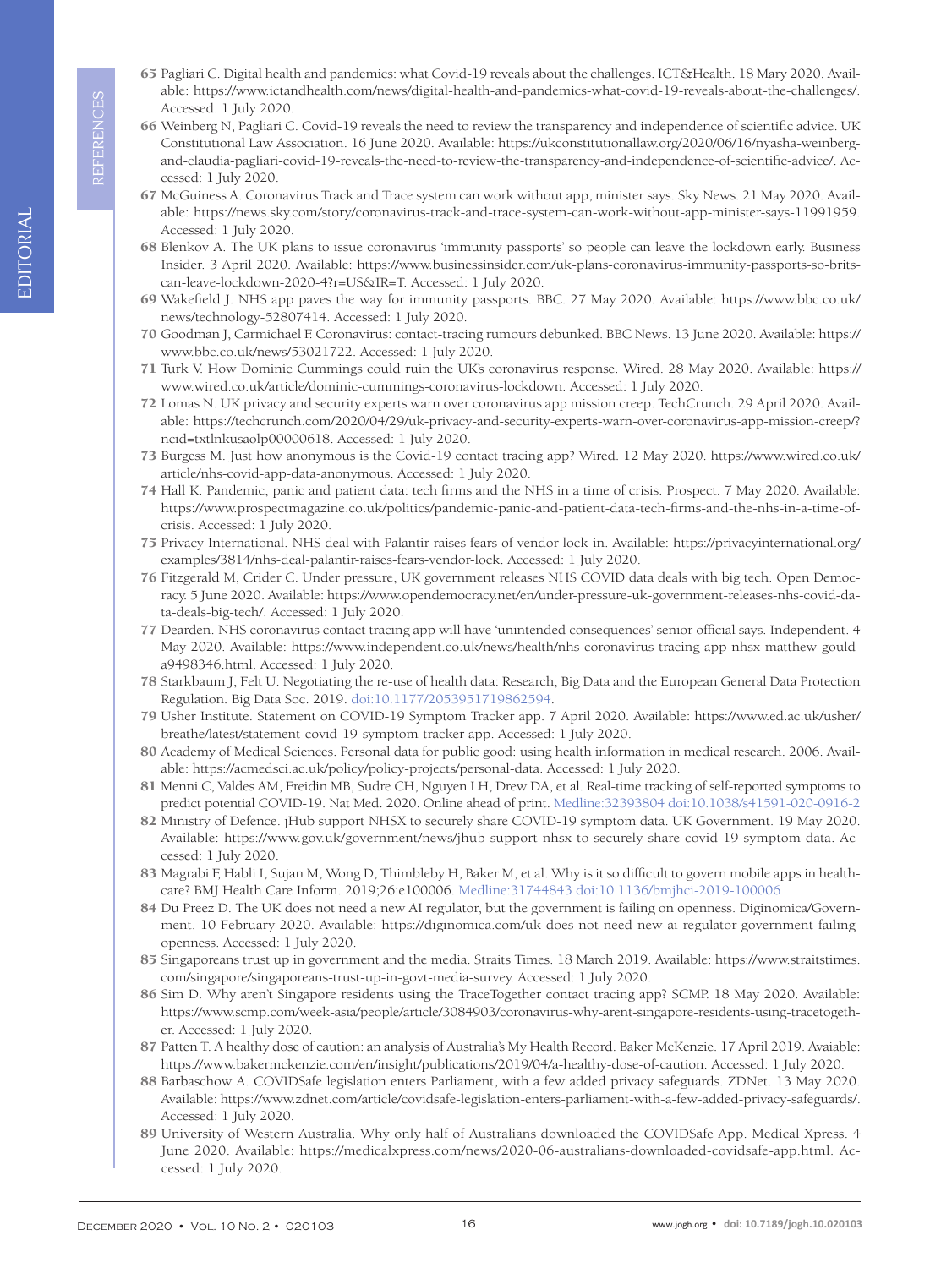- <span id="page-16-0"></span>90 Cooke H. Public surge of trust in government during Covid-19 crisis. Stuff. 8 April 2020. Available: 8<sup>th</sup> 2020 https:// www.stuff.co.nz/national/health/coronavirus/120911320/coronavirus-public-surge-in-trust-of-government-and-national-pride. Accessed: 1 July 2020.
- <span id="page-16-1"></span> 91 Bhatia R. Not nearly enough Covid-19 tracker app downloads, tech expert says. Stuff. 25 May 2020. Available: https:// www.stuff.co.nz/national/health/coronavirus/300020263/coronavirus-not-nearly-enough-covid19-tracker-app-downloads-tech-expert-says. Accessed: 1 July 2020.
- <span id="page-16-2"></span> 92 Vezich D. Growing pressure for kiwis to use COVID-19 Tracer app amid new cases. News Hub. 18 June 2020. Available: https://www.newshub.co.nz/home/new-zealand/2020/06/growing-pressure-for-kiwis-to-use-covid-19-tracer-appamid-new-cases.html. Accessed: 1 July 2020.
- <span id="page-16-3"></span> 93 Pagliari C. Privacy, data science and personalised medicine. Time for a balanced discussion. LinkedIn. 26 March 2015. Available: https://www.linkedin.com/pulse/privacy-data-science-personalised-medicine-time-claudia-pagliari/. Accessed: 1 July 2020.
- <span id="page-16-4"></span> 94 United Nations Regional Information Centre for Western Europe. Big Brother knows and still Icelanders are happy. UN website. 23 April 2020. Available: https://unric.org/en/big-brother-knows-and-still-icelanders-are-happy/. Accessed: 1 July 2020.
- <span id="page-16-5"></span> 95 Singapore Government. COVID-19: update of the latest confirmed cases in Singapore. 16 June 2020. Available: https:// www.gov.sg/article/covid-19-cases-in-singapore. Accessed: 1 July 2020.
- <span id="page-16-6"></span> 96 Yu E. Singapore's move to introduce wearable devices for contact tracing sparks public outcry. ZDNet. 7 June 2020. Available; https://www.zdnet.com/article/singapores-move-to-introduce-wearable-devices-for-contact-tracing-sparkspublic-outcry/. Accessed: 1 July 2020.
- <span id="page-16-7"></span> 97 Taylor J. How did the CovidSafe app go from being vital to almost irrelevant? Guardian. 23 May 2020. Available: https:// www.theguardian.com/world/2020/may/24/how-did-the-covidsafe-app-go-from-being-vital-to-almost-irrelevant. Accessed: 1 July 2020.
- <span id="page-16-8"></span> 98 Taylor J. Australia's Covidsafe coronavirus app works less than one in four times for some devices. The Guardian. 17 June 2020. Available: https://www.theguardian.com/australia-news/2020/jun/17/covid-safe-app-australia-covidsafe-contact-tracing-australian-government-covid19-tracking-problems-working. Accessed: 1 July 2020.
- <span id="page-16-9"></span> 99 Kolbert E. How Iceland beat the coronavirus. New Yorker. 2020;1. https://www.newyorker.com/magazine/2020/06/08/ how-iceland-beat-the-coronavirus. Accessed: 1 July, 2020.
- <span id="page-16-10"></span>100 Johnson B. MIT Technology Review. 11 May 2020. Available: https://www.technologyreview.com/2020/05/11/1001541/ iceland-rakning-c19-covid-contact-tracing/. Accessed: 1 July 2020.
- <span id="page-16-11"></span>101 Cousins S. New Zealand eliminates COVID-19. Lancet. 2020;395:1474. [Medline:32386582](https://www.ncbi.nlm.nih.gov/entrez/query.fcgi?cmd=Retrieve&db=PubMed&list_uids=32386582&dopt=Abstract) [doi:10.1016/S0140-](https://doi.org/10.1016/S0140-6736(20)31097-7) [6736\(20\)31097-7](https://doi.org/10.1016/S0140-6736(20)31097-7)
- <span id="page-16-12"></span>102 Graham-McLay C. New Zealand puts Covid-19 quarantine in hands of military after border fiasco. Guardian. 17 June 2020. Available: [https://www.theguardian.com/world/2020/jun/17/new-zealand-brings-in-military-after-covid-19-quar](https://www.theguardian.com/world/2020/jun/17/new-zealand-brings-in-military-after-covid-19-quarantine-fiasco)[antine-fiasco](https://www.theguardian.com/world/2020/jun/17/new-zealand-brings-in-military-after-covid-19-quarantine-fiasco). Accessed: 1 July 2020.
- <span id="page-16-13"></span>103 Mansell R. Coronavirus contact tracing apps – a proportionate response? LSE Blogs. 23 April 2020. Available: [https://](https://blogs.lse.ac.uk/medialse/2020/04/23/coronavirus-contact-tracing-apps-a-proportionate-response/) [blogs.lse.ac.uk/medialse/2020/04/23/coronavirus-contact-tracing-apps-a-proportionate-response/.](https://blogs.lse.ac.uk/medialse/2020/04/23/coronavirus-contact-tracing-apps-a-proportionate-response/) Accessed: 1 July 2020.
- <span id="page-16-14"></span>104 Scott M, et al. How Google and Apple outflanked governments in the race to build coronavirus apps. Politico, May 15th 2020. Available: https://www.politico.eu/article/google-apple-coronavirus-app-privacy-uk-france-germany/. Accessed: 1 July 2020
- <span id="page-16-15"></span>105 Bacohido. Privacy advocates point to flaws in the Apple-Google Covid-19 tracing app. Security Boulevard. 29 May 2020. Available: [https://securityboulevard.com/2020/05/my-take-technologists-privacy-advocates-point-to-flaws-in](https://securityboulevard.com/2020/05/my-take-technologists-privacy-advocates-point-to-flaws-in-the-apple-google-covid-19-tracing-app/)[the-apple-google-covid-19-tracing-app/](https://securityboulevard.com/2020/05/my-take-technologists-privacy-advocates-point-to-flaws-in-the-apple-google-covid-19-tracing-app/). Accessed: 1 July 2020.
- <span id="page-16-16"></span>106 Privacy International. In big tech we trust: is Apple's and Google's COVID-19 reputation laundering enough to make us forget about their past? 22 May 2020. Available: [https://privacyinternational.org/news-analysis/3843/big-tech-we](https://privacyinternational.org/news-analysis/3843/big-tech-we-trust-apples-and-googles-covid-19-reputation-laundering-enough-make)[trust-apples-and-googles-covid-19-reputation-laundering-enough-make.](https://privacyinternational.org/news-analysis/3843/big-tech-we-trust-apples-and-googles-covid-19-reputation-laundering-enough-make) Accessed: 1 July 2020.
- <span id="page-16-17"></span>107 Ilves E. Why are Apple and Google dictating how European democracies fight coronavirus? The Guardian. 16 June 2020. Available: [https://www.theguardian.com/commentisfree/2020/jun/16/google-apple-dictating-european-democ](https://www.theguardian.com/commentisfree/2020/jun/16/google-apple-dictating-european-democracies-coronavirus)[racies-coronavirus.](https://www.theguardian.com/commentisfree/2020/jun/16/google-apple-dictating-european-democracies-coronavirus) Accessed: 1 July 2020.
- <span id="page-16-18"></span>108 Coronavirus: Health minister says app should roll out by winter. BBC News. 17 June 2020. Available: [https://www.bbc.](https://www.bbc.co.uk/news/technology-53083340) [co.uk/news/technology-53083340](https://www.bbc.co.uk/news/technology-53083340). Accessed: 1 July 2020.
- <span id="page-16-19"></span>109 Crouch H. Tory peer reveals NHS contact tracing app has cost £11.8M to date. Digit Health. 2020;23. [https://www.](https://www.digitalhealth.net/2020/06/nhs-contact-tracing-app-cost/) [digitalhealth.net/2020/06/nhs-contact-tracing-app-cost/.](https://www.digitalhealth.net/2020/06/nhs-contact-tracing-app-cost/) Accessed July 1, 2020.
- <span id="page-16-20"></span>110 Downey A. NHSX knew contact tracing apps wouldn't work on iPhones in April. Digit Health. 2020;25. [https://www.](https://www.digitalhealth.net/2020/06/nhsx-knew-contact-tracing-app-wouldnt-work-on-iphones-in-april/) [digitalhealth.net/2020/06/nhsx-knew-contact-tracing-app-wouldnt-work-on-iphones-in-april/.](https://www.digitalhealth.net/2020/06/nhsx-knew-contact-tracing-app-wouldnt-work-on-iphones-in-april/) Accessed July 1, 2020.
- <span id="page-16-21"></span>111 Merrick J. Matt Hancock accuses Apple of "intransigence" in working with governments after u-turn over tracking app. iNews. 20 June 2020. Available: [https://inews.co.uk/news/politics/matt-hancock-apple-intransigence-working-govern](https://inews.co.uk/news/politics/matt-hancock-apple-intransigence-working-governments-u-turn-tracking-app-452028)[ments-u-turn-tracking-app-452028](https://inews.co.uk/news/politics/matt-hancock-apple-intransigence-working-governments-u-turn-tracking-app-452028). Accessed: 1 July 2020.
- <span id="page-16-22"></span>112 Germany launches coronavirus app to immediate criticism. Financial Times. 16 June 2020. Available: [https://www.](https://www.ft.com/content/70545c00-019c-499f-9bec-b52c9308e5a8) [ft.com/content/70545c00-019c-499f-9bec-b52c9308e5a8.](https://www.ft.com/content/70545c00-019c-499f-9bec-b52c9308e5a8) Accessed: 1 July 2020.
- <span id="page-16-23"></span>113 O'Halloran J. Minister downgrades status of UK contact tracing app from vital to 'cherry on cake'. Computer Weekly, June 12, 2012 [https://www.computerweekly.com/news/252484581/Minister-downgrades-status-of-UK-contact-trac](https://www.computerweekly.com/news/252484581/Minister-downgrades-status-of-UK-contact-tracing-app-from-vital-to-cherry-on-cake)[ing-app-from-vital-to-cherry-on-cake.](https://www.computerweekly.com/news/252484581/Minister-downgrades-status-of-UK-contact-tracing-app-from-vital-to-cherry-on-cake) Accessed: 1 July 2020.